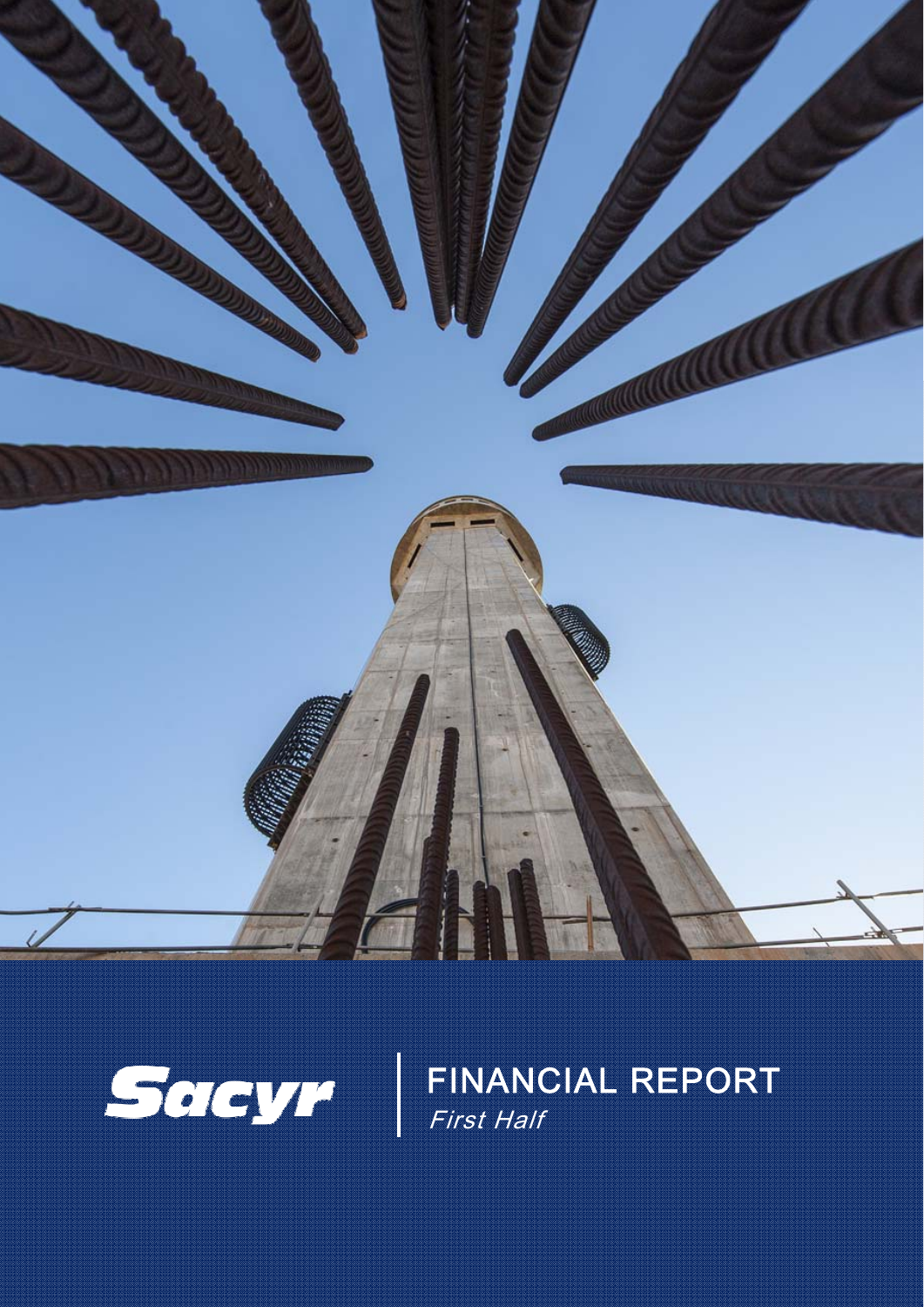

| $\mathsf{L}$ | HIGHLIGHTS FOR THE FIRST HALF OF THE YEAR | $\overline{2}$ |
|--------------|-------------------------------------------|----------------|
| II.          | <b>INCOME STATEMENT</b>                   | $\overline{7}$ |
| III.         | <b>BACKLOG</b>                            | 10             |
| IV.          | <b>CONSOLIDATED BALANCE SHEET</b>         | 12             |
| $V_{\cdot}$  | PERFORMANCE BY BUSINESS AREA              | 15             |
| VI.          | <b>STOCK MARKET PERFORMANCE</b>           | 30             |
| VII.         | <b>APPENDIX</b>                           | 31             |

#### **NOTES**:

The interim financial information presented in this document has been prepared in accordance with International Financial Reporting Standards. This information is not audited and may be modified in the future. This document does not constitute an offer, invitation or recommendation to acquire, sell or exchange shares or to make any type of investment. Sacyr is not responsible for any type of damage or loss arising from any use of this document or its content.

In order to comply with the Guidelines on Alternative Performance Measures (2015/1415en) published by the European Securities and Markets Authority (ESMA), the key APMs used in preparing the financial statements are included in the Appendix at the end of this document. Sacyr considers that this additional information improves the comparability, reliability and comprehensibility of its financial information.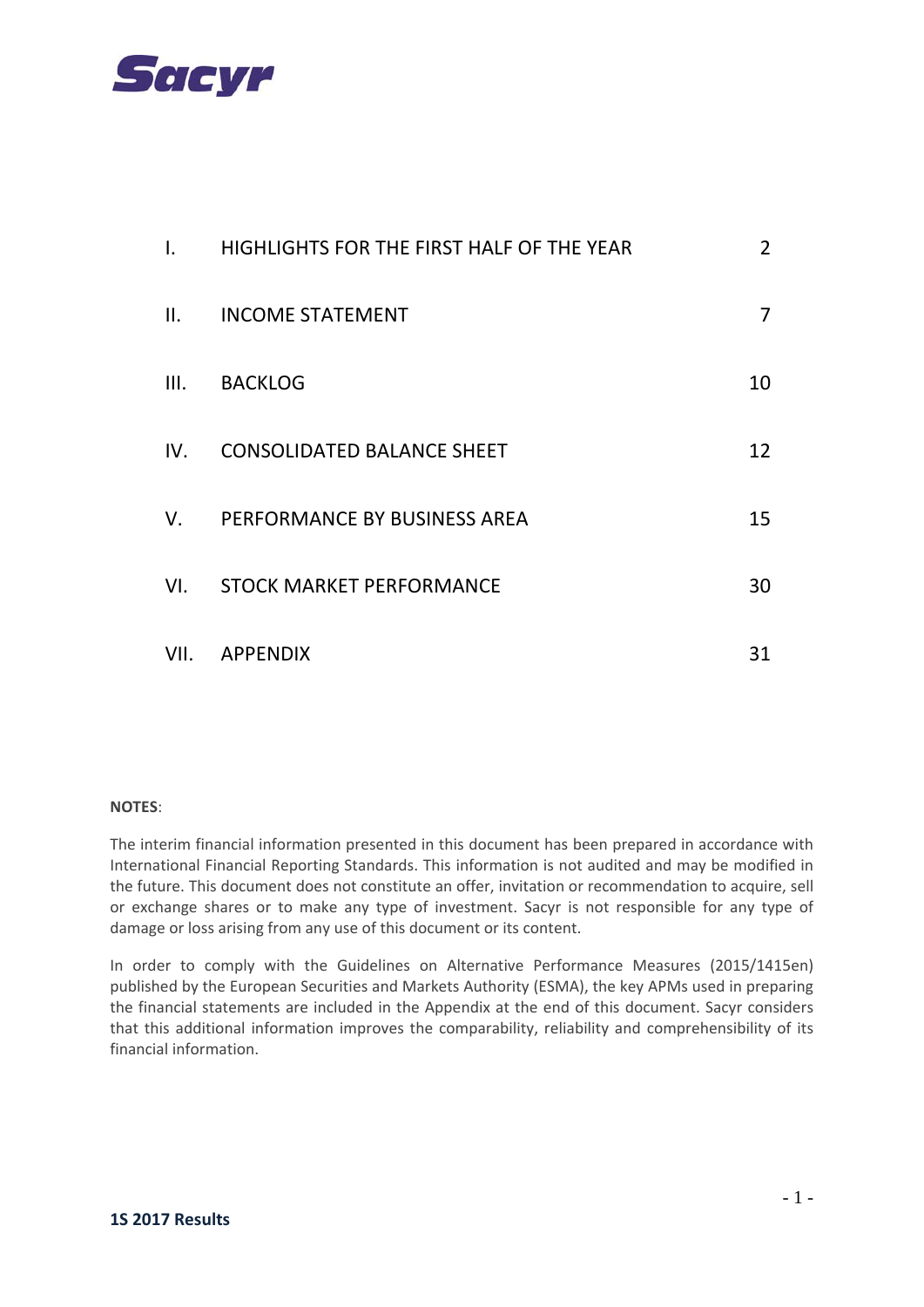

### **I. HIGHLIGHTS FOR THE FIRST HALF OF 2017**

# **DERIVATIVE ON REPSOL SHARES AND REPAYMENT OF THE LOAN ASSOCIATED WITH THE STAKE IN REPSOL**

In April 2017, as a culmination of the strategy of eliminating the risks associated with its stake in Repsol, Sacyr arranged a hedge, by means of a derivative transaction, on 72.7 million Repsol shares (60% of its total ownership interest). This operation completed the process which began in the second half of 2016, in the form of two derivatives contracts on 40% of the Repsol stake.

In this way, Sacyr has eliminated the risk of fluctuations in the trading price of Repsol below a threshold of €10.70/share, €11.90/share and €10.90/share for 20 million, 30 million and 72.7 million shares, respectively. The structure of this final derivative also allows the company to benefit from all of the upside potential in the market price of the shares.

The funds obtained were used to make early repayment of the loan capital associated with the stake in Repsol, amounting to €769 million, along with the interest accrued to date, for a total of €773 million. In addition, Sacyr will now benefit directly from the dividends distributed by Repsol, as it will not have to use them to repay the interest or the principal of the debt.

## **ASSET ROTATION: DIVESTMENT OF 49% OF THE CONCESSIONAIRE RUTA DEL ALGARROBO (CHILE) AND OF 4% OF TENERIFE METRO (SPAIN).**

Sacyr sold 49% of Sociedad Concesionaria Ruta del Algarrobo, that operates the 187 km La Serena‐Vallenar motorway, which forms part of the strategic Route 5, which runs from the north to south of Chile and is the country's main highway. The transaction, agreed with Toesca Infraestructura Fondo de Inversión, totalled €161 million (171 million US dollars),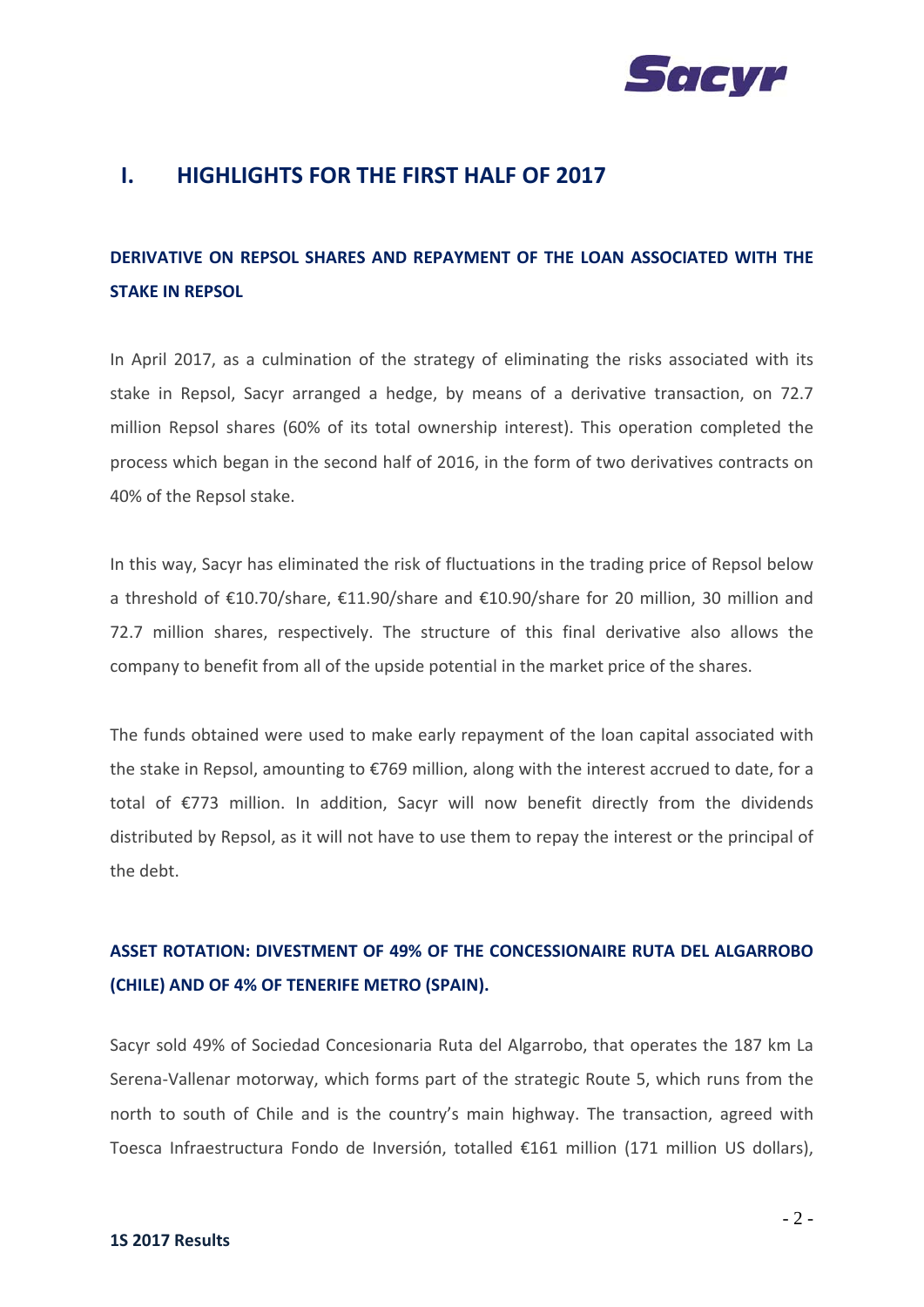

including the associated debt. The deal generated an attractive return on the equity invested. Sacyr Concesiones will keep a 51% stake in Ruta del Algarrobo.

A divestment has also been made of a non‐controlling interest in the Tenerife tram concession (Tenemetro).

These transactions are part of Sacyr Concesiones' asset rotation strategy, which involves strategic partners taking a stake in concession assets. This allows returns on these assets to be maximised and capital to be obtained to develop greenfield projects in the concessions sector, where Sacyr Concesiones is the world leader.

#### **FINANCING AGREED FOR ROAD CORRIDORS 21 AND 24 IN URUGUAY**

Sacyr Concesiones has agreed financing with Fondo de Deuda para Infraestructuras (Infrastructure Debt Fund) in Uruguay CAF I, for 685 million Indexed Units (IU), (approximately €76 million), in relation to the concession project of Routes 21 and 24 (Uruguay) for a term of 23 years**.** The project includes the reconstruction and maintenance of Routes 21 and 24. The concession is for a 23‐year period and total investment in the project will be €140 million, with a revenue backlog of around €360 million (August 2017).

#### **BONUS SHARE ISSUE**

The General Shareholders' Meeting, held on June 8, approved a bonus issue of one new share for every 33 shares previously issued. This bonus issue was carried out in July and has provided shareholders with a return of 3%.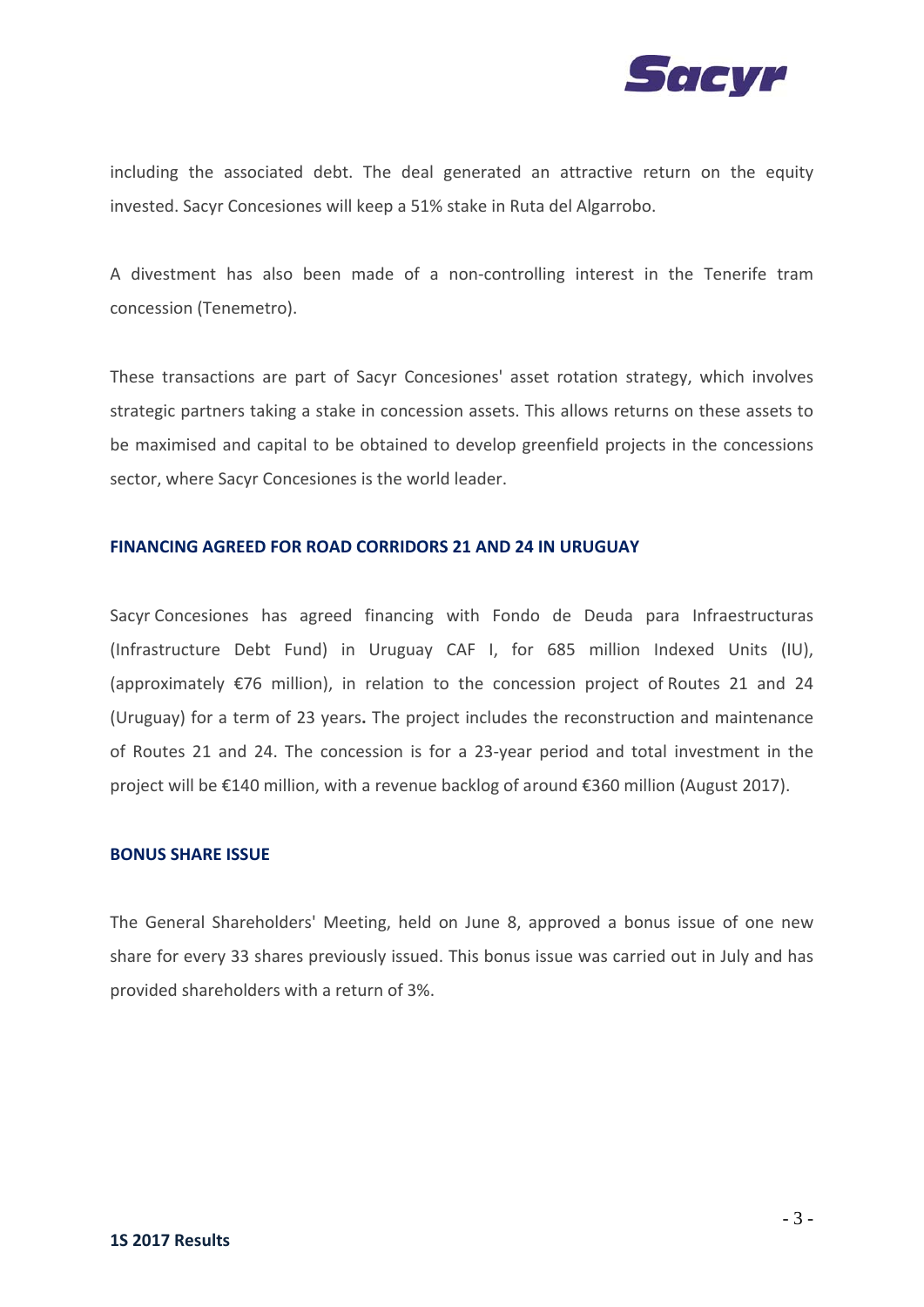

#### **INTERNATIONAL EXPANSION**

#### **AWARD OF ROUTES 2 AND 7 IN PARAGUAY**

Sacyr has included in its backlog the award in Paraguay of the construction and operation of Route 2 (between Asunción and Coronel Oviedo) and Route 7 (between Coronel Oviedo and Caaguazú) with an expected investment in its construction of €277 million and revenue backlog of €1,350 million over the 30 years of the concession.

This is the first motorway project under the new PPP law of Paraguay and its execution is vital for the country's growth, since this is the most important corridor as it connects Asunción with Ciudad del Este and covers 70% of the country's economic activity. The contract comprises 170 km of motorways that will be duplicated, improved, operated and maintained by the concession company, including the construction of five alternative routes between the cities of Asunción and Caaguazú.

## **AWARD OF THE 4G ROAD CORRIDOR BETWEEN CÚCUTA AND PAMPLONA (COLOMBIA)**

The Colombian National Infrastructure Agency (ANI) has awarded Sacyr the construction and concession contract for the 4G road corridor between Cúcuta and Pamplona, with an estimated €479 million for construction and a revenue backlog for the concession of €2,441 million. This is the fourth 4G concession project that Sacyr has been awarded in Colombia.

The motorway is in the Norte de Santander department in the north‐east of the country. The project, involves the construction of 47 km of second carriageway, 4 km of single carriageway, and the refurbishment of a further 67 km.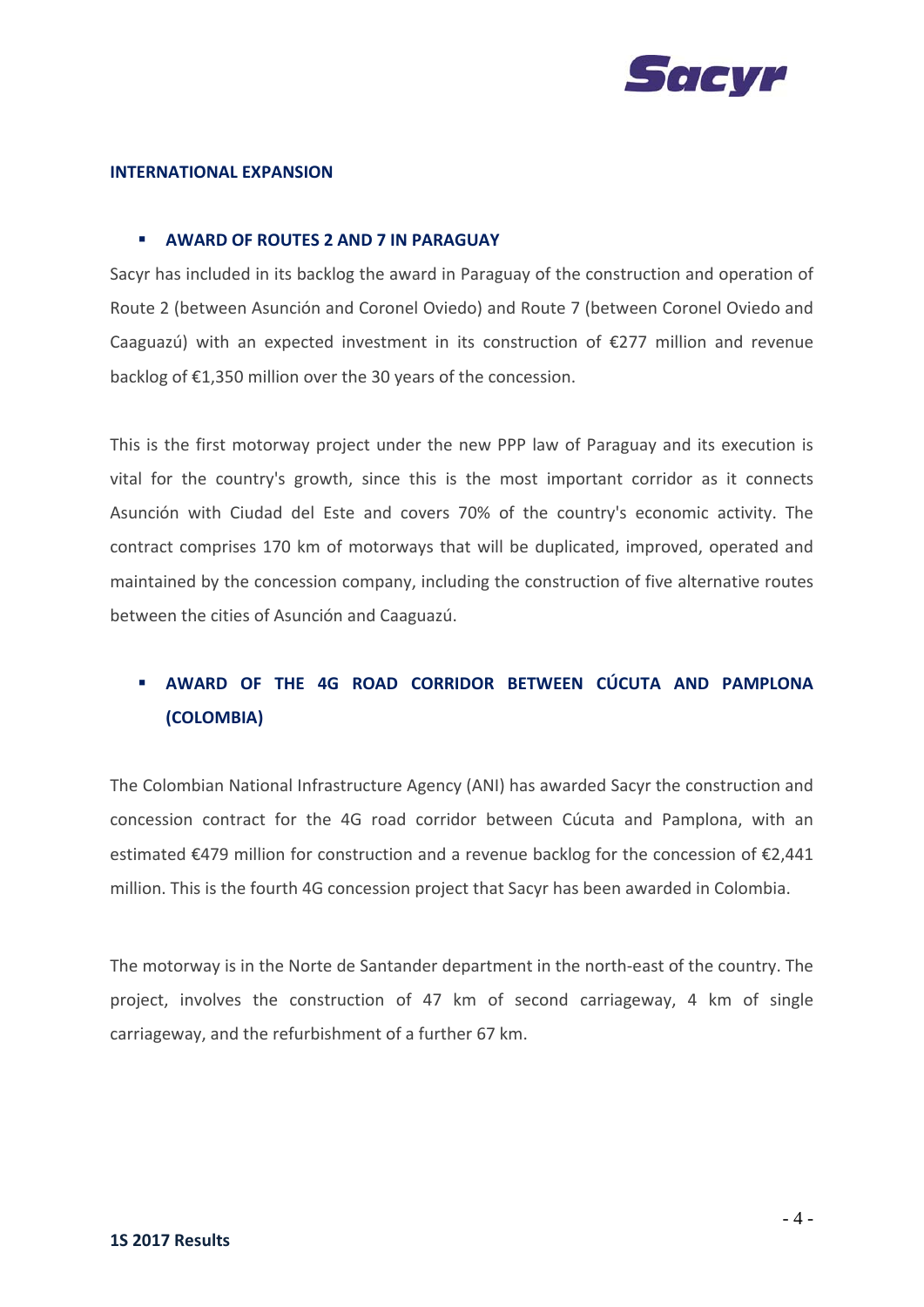

## **SACYR ENTERS THE MEXICAN CONCESSIONS MARKET WITH ROAD RENOVATION AND MAINTENANCE.**

After the end of the first half of this year (therefore, not included in the backlog to June), the General Directorate of Road Maintenance in Mexico has awarded Sacyr Concesiones its first Public Private Partnership (PPP) project in the country. The 10‐year project consists of the renovation, maintenance and upkeep of two road sections: Pirámides ‐ Tulancingo and Tulancingo ‐ Pachuca. The road has an Average Daily Traffic (ADT) of 19,743 vehicles.

#### **SACYR INDUSTRIAL SIGNS EPC CONTRACT FOR A NEW CEMENT PLANT IN BOLIVIA**

In March 2017, the consortium led by Sacyr Industrial, was awarded the main contract to build the new cement plant in Potosí (Bolivia) worth 241 million US dollars (€221 million). The EPC contract includes the greenfield design, construction, assembly and start‐up of a new clinker line, which will have a capacity of 3,000 tonnes per day, and a cement production line which will produce 1.3 million tonnes of cement a year. This is the second similar EPC contract signed in Bolivia (following the award of the Oruro cement plant in 2015) and the third in South America after winning last year's tender for the Riobamba (Ecuador) factory.

# **CONSTRUCTION CONTRACT AWARD FOR THE QUILLOTA ‐ PETORCA HOSPITAL (CHILE)**

In February 2017, the Chilean Ministry of Public Works awarded Sacyr the contract for €128 million to construct the new Quillota‐Petorca Bi‐provincial Hospital, in the Valparaiso Region. The 40‐month project, will cover an area of 73,204 m2 and will have 282 beds, 9 operating theatres, 3 delivery rooms, 8 emergency rooms, 8 odontology rooms and 52 outpatient consulting rooms. The hospital will provide services to over 320,000 people from the Quillota and Petorca provinces and replace the current San Martin de Quillota Hospital.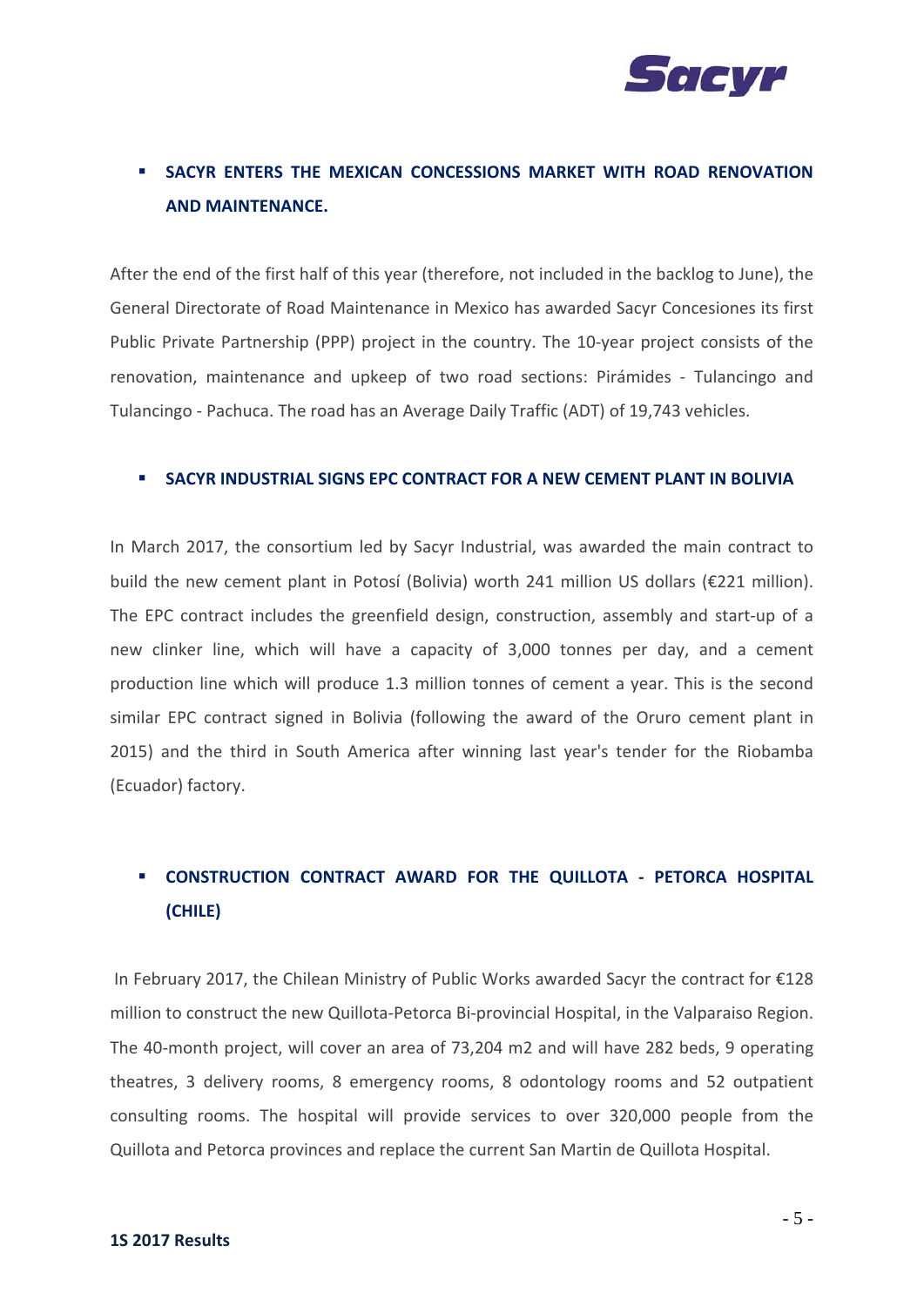

# **SACYR INDUSTRIAL HAS BEEN AWARDED THE PROJECT TO MAINTAIN ELECTRICITY GRIDS IN CHILE**

Sacyr Industrial has strengthened its presence in Chile with a contract for enlargement of the electricity power lines, "Cóndores-Parinacota", "Melipulli-Puerto Montt" and "Candelaria" for a total amount of €60 million and with a 36‐month execution period.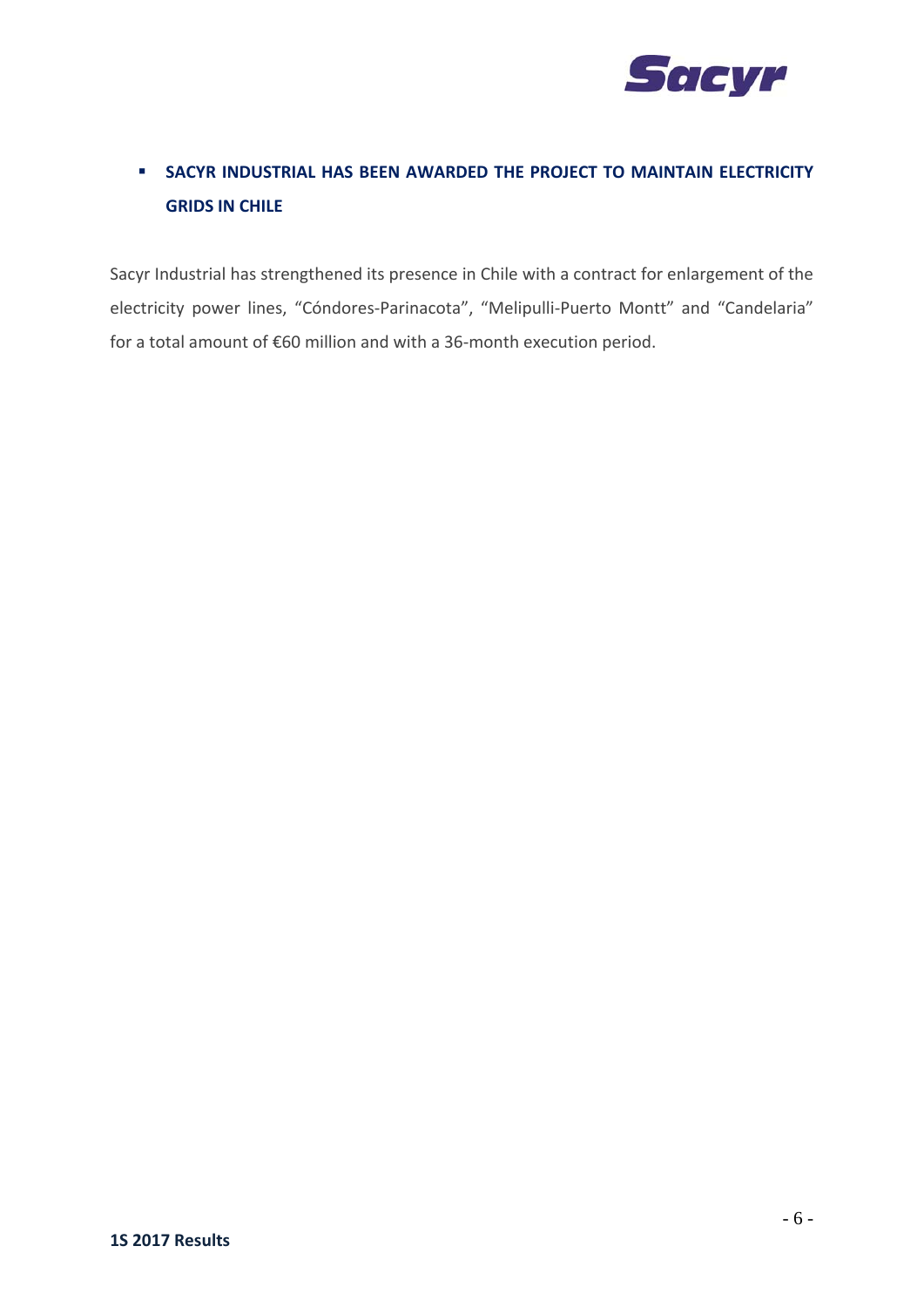

### **II. INCOME STATEMENT**

The income statement confirms the strong operating performance of the Group's businesses and the consolidation of strategic growth in our international markets.

| <b>STATEMENT OF INCOME</b><br>(Thousands of Euros) | 1H 2017      | 1H 2016      | % chg<br>1H17/1H16 |
|----------------------------------------------------|--------------|--------------|--------------------|
|                                                    |              |              |                    |
| <b>Revenue</b>                                     | 1,522,573    | 1,413,916    | 7.7%               |
| Other income                                       | 40,228       | 47,205       | $-14.8%$           |
| <b>Total operating income</b>                      | 1,562,801    | 1,461,121    | 7.0%               |
| <b>External and Operating Expenses</b>             | $-1,371,973$ | $-1,296,219$ | 5.8%               |
| <b>EBITDA</b>                                      | 190,828      | 164,902      | 15.7%              |
| Amortisation and depreciation charge               | $-55,640$    | $-52,659$    | 5.7%               |
| Trade Provisions and non recurring items           | 646          | 4,223        | n.s.               |
| <b>NET OPERATING PROFIT</b>                        | 135,834      | 116,466      | 16.6%              |
| <b>Financial results</b>                           | $-87,570$    | $-105,730$   | $-17.2%$           |
| Forex results                                      | $-16,944$    | $-2,614$     | 548.2%             |
| Results from equity accounted subsidiaries         | 48,488       | 73,891       | $-34.4%$           |
| Provisions for financial investments               | $-2,874$     | $-2,179$     | 31.9%              |
| Change in value of financial instruments           | 8,435        | $-14,289$    | n.s.               |
| Results from sales of non current assets           | 1,836        | 20,513       | $-91.0%$           |
| <b>PROFIT BEFORE TAXES</b>                         | 87,205       | 86,057       | 1.3%               |
| Corporate Tax                                      | $-15,705$    | $-15,236$    | 3.1%               |
| PROFIT FOR CONTINUING ACTIVITIES                   | 71,501       | 70,821       | 1.0%               |
| RESULTS FOR COMPANIES WITH DISCONTINOUS ACTIVITIES | Ω            | $\mathbf 0$  |                    |
| <b>CONSOLIDATE RESULTS</b>                         | 71,501       | 70,821       | 1.0%               |
| <b>Minorities</b>                                  | $-11,111$    | $-6,365$     | 74.6%              |
| <b>NET ATTRIBUTABLE PROFIT</b>                     | 60,390       | 64,456       | $-6.3%$            |
|                                                    |              |              |                    |
| <b>Gross margin</b>                                | 12.5%        | 11.7%        |                    |

- **Revenue in the first six months of the year amounted to €1,523 million, an increase of 7.7% compared with the same period in 2016.**
- **57% of this revenue was generated outside Spain;**
- **EBITDA rose by 15.7% to €191 million.**
- **The EBITDA margin was 12.5%, versus 11.7% in the first half of 2016.**
- **The financial result rose by 17%, as a result of the reduction in financial debt.**
- **Net profit for the first half of 2017 was €60 million, compared with €64 million in the same period of 2016. In like‐for‐like terms, stripping out the extraordinary gains from concession asset sales recognised last year, net profit grew by 36%.**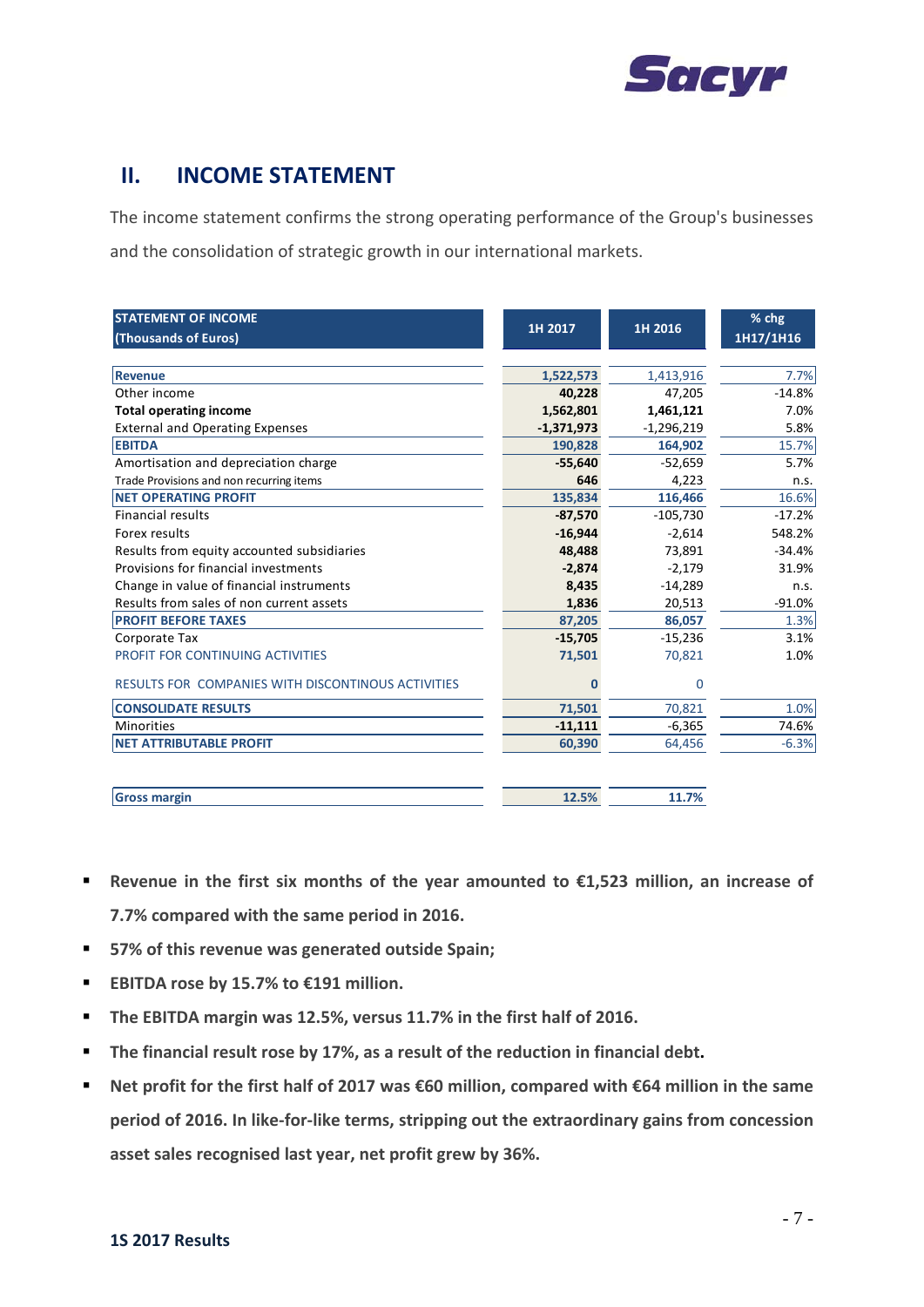

#### **REVENUE**

#### **Revenue grew by 7.7% as a result of the favourable performance of the Group's activities.**

Revenue in the Industrial division rose by 38%, in Infrastructure Concessions by 19.5% and in Services by 16.1%. Revenue in the Construction business, however, fell by 8.1%, mainly due to the slowdown in activity in Spain and Somague.

| <b>REVENUE (Thousands of Euros)</b> | 1H 2017   | 1H 2016            | % Chg<br>17/16 |  |
|-------------------------------------|-----------|--------------------|----------------|--|
| <b>CONSTRUCTION</b>                 | 631,533   | 687,071            | $-8.1%$        |  |
| <b>CONCESSIONS</b>                  | 260,480   | 263,183            | $-1.0%$        |  |
| Revenue from concessions            |           | 173,698<br>145,322 |                |  |
| Revenue from construction           | 86,782    | 117,861            | $-26.4%$       |  |
| <b>SERVICES</b>                     | 463,185   | 399,099            | 16.1%          |  |
| <b>INDUSTRIAL</b>                   | 259,356   | 187,988            | 38.0%          |  |
| Holding y Adjustment                | $-91,981$ | $-123,425$         |                |  |
| <b>REVENUE</b>                      | 1,522,573 | 1,413,916          | 7.7%           |  |
|                                     |           |                    |                |  |
| International                       | 868,118   | 765,012            | 13.5%          |  |
| % International                     | 57%       | 54%                |                |  |

#### **EBITDA**

EBITDA showed a very strong performance, with growth of 15.7% compared with the same period in 2016, giving an EBITDA margin of 12.5%.

| <b>EBITDA (Thousands of Euros)</b> | 1H 2017 | 1H 2016  | % Chg<br>17/16 |
|------------------------------------|---------|----------|----------------|
| <b>CONSTRUCTION</b>                | 21,512  | 26,830   | $-19.8\%$      |
| <b>CONCESSIONS</b>                 | 111,671 | 99,668   | 12.0%          |
| <b>SERVICES</b>                    | 38,715  | 31,088   | 24.5%          |
| <b>INDUSTRIAL</b>                  | 17,175  | 13,232   | 29.8%          |
| Holding y Adjustment               | 1,755   | $-5,916$ |                |
| <b>EBITDA</b>                      | 190,828 | 164,902  | 15.7%          |
| Ebitda Margin (%)                  | 12.5%   | 11.7%    |                |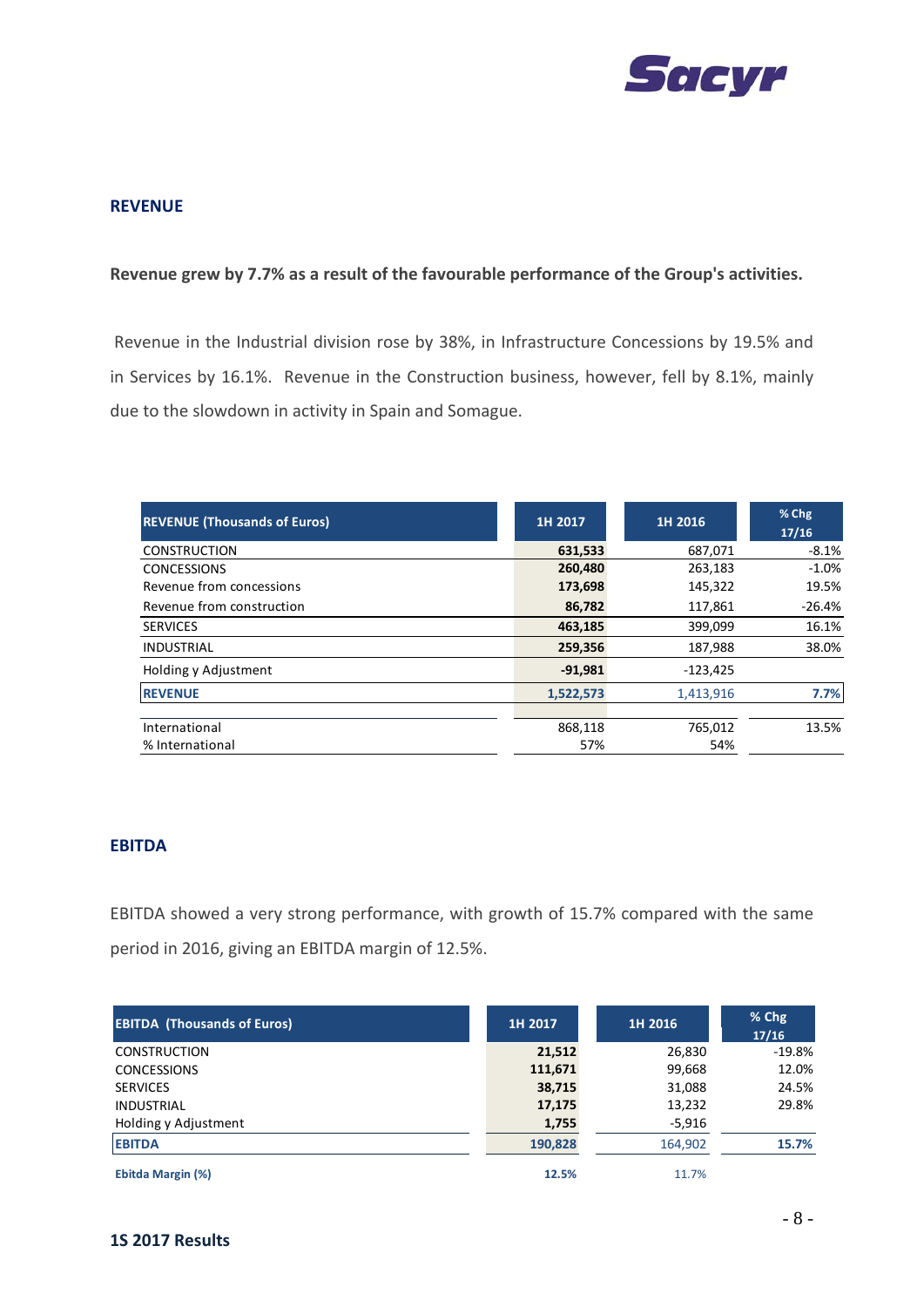

**EBIT** EBIT amounted to €136 million, 16.6% higher than in 2016.

#### **FINANCIAL RESULTS**

Net financial losses were €88 million, a fall of 17%, due to the reduction in financial debt. The average interest rate on financing stands at 4.11%, compared to 4.13% in the first half of 2016.

Changes in the main currencies which the Group uses in its operations led to losses of €17 million on exchange differences in the first six months of this year, compared with losses of €3 million recognised on 30 June 2016.

#### **PROFIT AND LOSS OF COMPANIES ACCOUNTED USING THE EQUITY METHOD**

The total under this heading of the income statement amounts to €48 million, of which €39 million relates to our share of Repsol's net profit, after the corresponding adjustment in its carrying amount. The book value of Repsol was €15.4/share at 30 June.

#### **NET PROFIT**

Net profit at 30 June 2017 stood at €60 million. This result is not comparable with the €64 million obtained in the first half of 2016, mainly because, at 30 June 2016 net profit included €20 million from the sale of three hospitals in Portugal (51% of both Braga and Vila Franca de Xira and 40% of Isla Terceira in the Azores) to the Aberdeen infrastructure fund. Stripping out this effect, net profit growth would have been approximately 36% higher.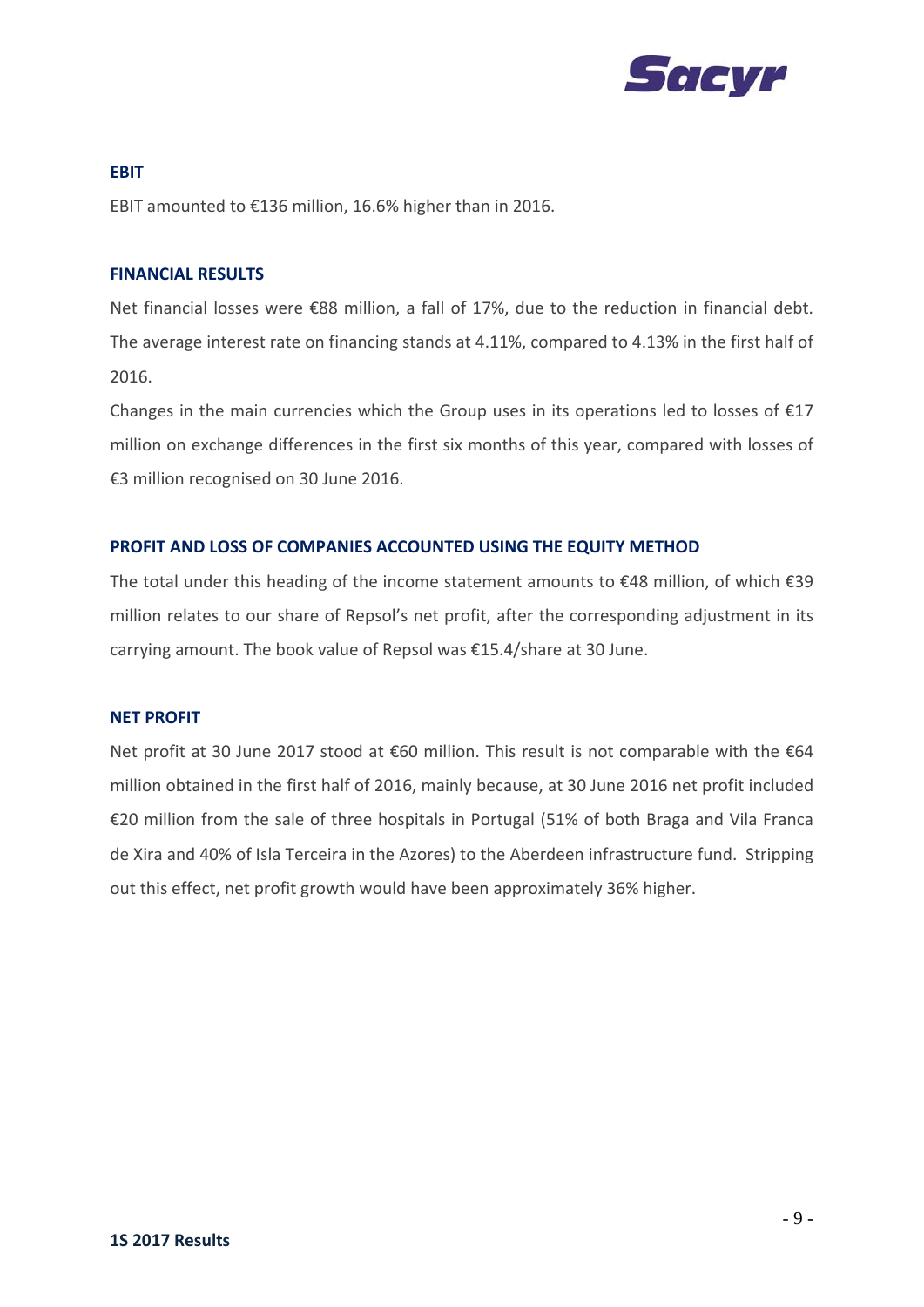

### **III. BACKLOG**

The revenue backlog stood at €30,165 million, up 16% on the figure at 31 December 2016. 77% of this corresponded to Concessions and Services, which are Sacyr's most recurring activities, which represented 57% and 20% of the total backlog, respectively.

| <b>BACKLOG (Thousands of euros)</b> | 1H 2017 | <b>International</b> | <b>Spain</b> | % Internat. |
|-------------------------------------|---------|----------------------|--------------|-------------|
| <b>CONSTRUCTION</b>                 | 4,501   | 3,891                | 611          | 86%         |
| <b>CONCESSIONS</b>                  | 17,126  | 12,233               | 4,893        | 71%         |
| <b>SERVICES</b>                     | 6,038   | 1,729                | 4,308        | 29%         |
| <b>INDUSTRIAL</b>                   | 2,499   | 576                  | 1,924        | 23%         |
| <b>TOTAL</b>                        | 30,165  | 18,429               | 11,735       | 61%         |
|                                     |         |                      |              |             |
| <b>Backlog December 2016</b>        | 25,956  |                      |              |             |
|                                     |         |                      |              |             |
| Chg. 1H17                           | 16%     |                      |              |             |

The process of strategic internationalisation carried out by Sacyr is reflected by over 60% of the company's backlog being international, principally in Construction and Concessions activities, and in Water projects and Sacyr Industrial's EPC projects. Sacyr's actual international presence is even greater considering that these percentages do not include the backlog of our concessions in Italy (Pedemontana–Veneta and Rome–Latina), or the backlog of the Mar 1 Motorway concession in Colombia, which are accounted for using the equity method.

In Construction, international contracts accounted for 86% of the total, with contracts in Chile, Colombia, Italy, Mexico, United Kingdom, Peru, Qatar, Panama, Brazil, Portugal, Angola and other countries.

Sacyr's international presence is steadily increasing in the Concessions business. At 30 June 2017, international activity accounted for 71% of the total, with projects in Chile, Colombia, Uruguay, Paraguay, Peru, Italy, Mexico, Ireland and Portugal.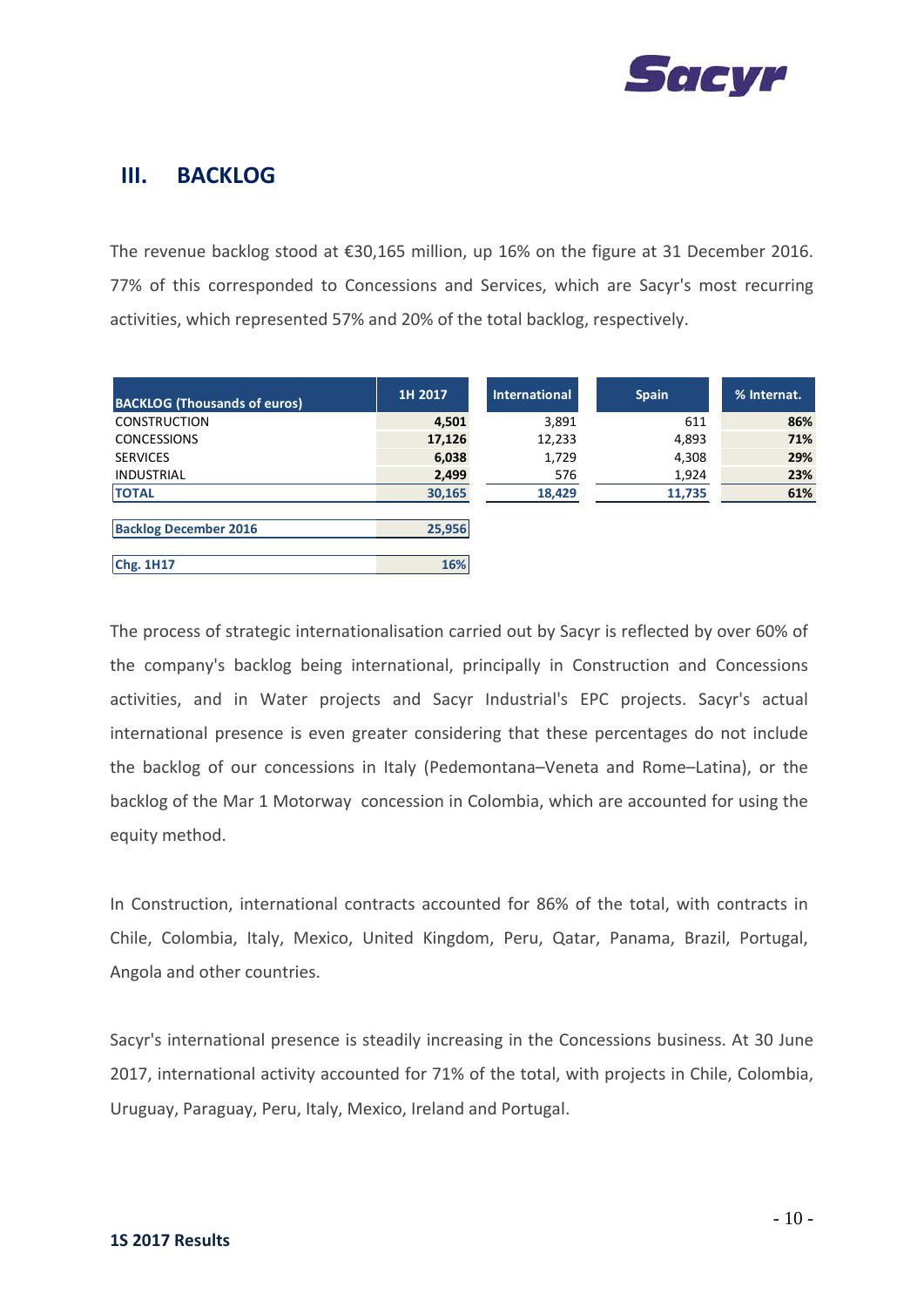

Sacyr Industrial is present in countries such as Australia, the United Kingdom, Bolivia, Mexico, Peru, Panama, Chile, Colombia and Ecuador, as well as Spain, with numerous projects in the oil and gas sector, electricity infrastructure, power plant, cement plant, desalination plants and waste treatment sectors. It now has backlog projects amounting to €2,500 million.

Valoriza is more focused on the domestic business, with contracts in Spain for dependency services, municipal services, waste treatment, environmental projects, catering, mining, facility management, etc. The services area accounts for 29% of its backlog outside Spain, where it is present in Algeria, Portugal, Chile, Australia and other countries, largely through consisting mainly of contracts for operation and maintenance of water concessions, and the upkeep of infrastructure.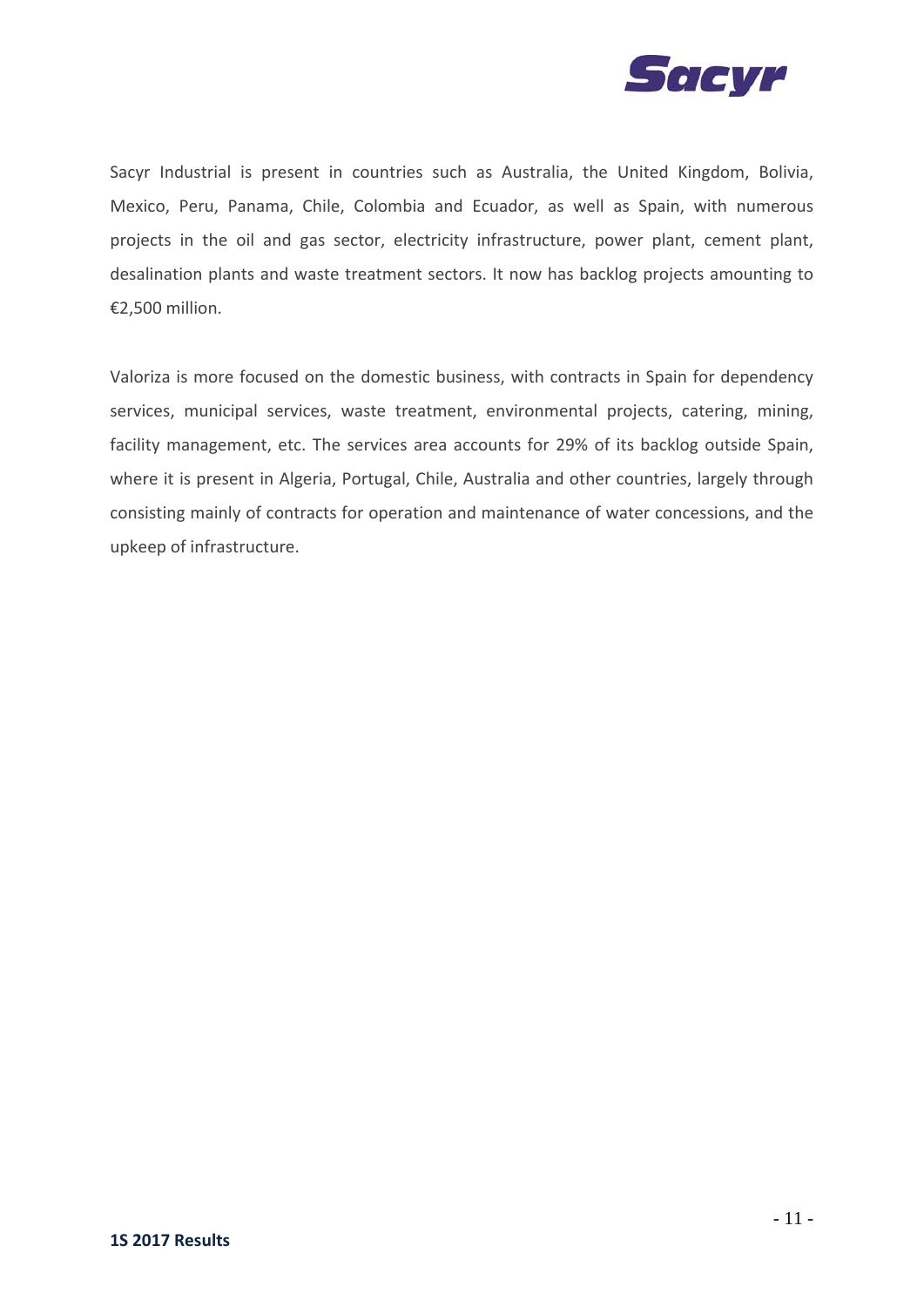

# **IV. CONSOLIDATED BALANCE SHEET**

| <b>BALANCE SHEET</b>                                             | 1H 2017      | <b>DEC 2016</b> | <b>Chg 1H17</b> |
|------------------------------------------------------------------|--------------|-----------------|-----------------|
| (Thousands of Euros)                                             |              |                 |                 |
| <b>NON CURRENT ASSETS</b>                                        | 6,884,323    | 7,023,764       | $-139,441$      |
| Intangible Assets                                                | 13,630       | 13,044          | 586             |
| <b>Concessions Investments</b>                                   | 1,381,610    | 1,402,267       | $-20,656$       |
| <b>Fixed Assets</b>                                              | 370,694      | 363,350         | 7,344           |
| <b>Financial Assets</b>                                          | 2,979,500    | 3,110,156       | $-130,656$      |
| Receivables from concession assets                               | 1,715,885    | 1,712,627       | 3,258           |
| <b>Other non Current Assets</b>                                  | 237,587      | 236,820         | 767             |
| Goodwill                                                         | 185,416      | 185,500         | $-84$           |
| <b>CURRENT ASSETS</b>                                            | 3,774,844    | 3,665,181       | 109,662         |
| Non current assets held for sale                                 | 466,558      | 475,406         | $-8,849$        |
| Inventories                                                      | 197,561      | 236,121         | $-38,560$       |
| Receivables from concession assets                               | 205,638      | 173,877         | 31,761          |
| <b>Accounts Receivable</b>                                       | 2,172,098    | 2,065,683       | 106,415         |
| <b>Financial Assets</b>                                          | 97,509       | 92,787          | 4,722           |
| Cash                                                             | 635,480      | 621,308         | 14,173          |
| <b>ASSETS = LIABILITIES</b>                                      | 10,659,166   | 10,688,945      | $-29,779$       |
|                                                                  | $\mathbf{0}$ | $\Omega$        |                 |
| <b>EQUITY</b>                                                    | 1,934,368    | 2,080,399       | $-146,031$      |
| Shareholder's Equity                                             | 1,617,890    | 1,791,524       | $-173,633$      |
| <b>Minority Interests</b>                                        | 316,478      | 288,875         | 27,603          |
| <b>NON CURRENT LIABILITIES</b>                                   | 5,327,041    | 5,271,628       | 55,413          |
| <b>Financial Debt</b>                                            | 2,851,318    | 3,605,678       | $-754,360$      |
| Financial Instruments at fair value                              | 188,346      | 185,829         | 2,517           |
| Provisions                                                       | 375,486      | 370,428         | 5,058           |
| Other non current Liabilities                                    | 498,076      | 491,399         | 6,677           |
| Other hedged debt                                                | 1,413,816    | 618,294         | 795,522         |
| <b>CURRENT LIABILITIES</b>                                       | 3,397,757    | 3,336,918       | 60,839          |
| Liabilities associated with the non current assets held for sale | 194,188      | 203,042         | $-8,854$        |
| <b>Financial Debt</b>                                            | 867,951      | 829,062         | 38,889          |
| Financial Instruments at fair value                              | 19,146       | 21,375          | $-2,229$        |
| <b>Trade Accounts Payable</b>                                    | 1,487,348    | 1,550,211       | $-62,863$       |
| <b>Operating Provisions</b>                                      | 219,862      | 220,778         | $-916$          |
| Other current liabilities                                        | 609,261      | 512,450         | 96,811          |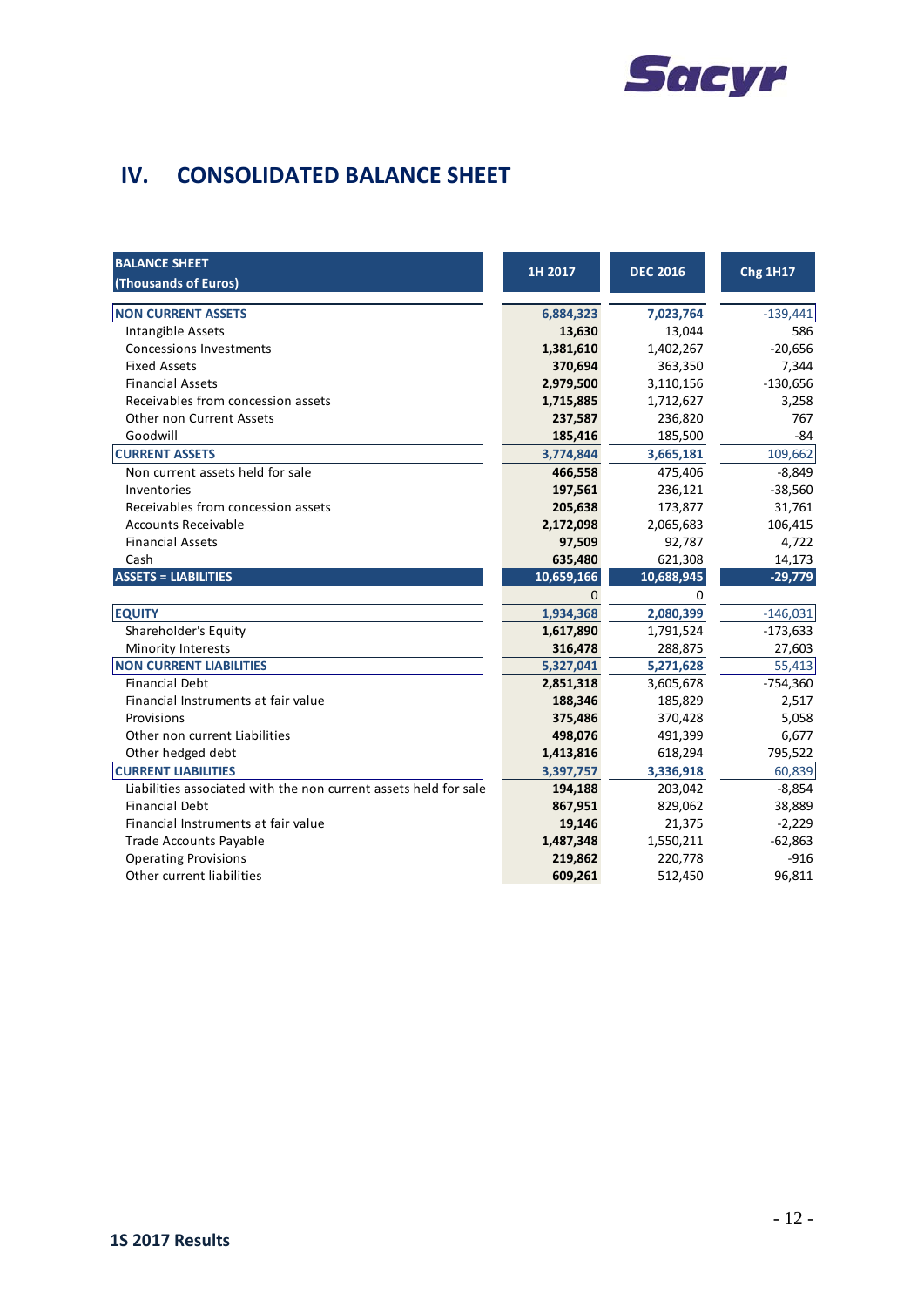

#### **FINANCIAL DEBT**

The Group's net debt amounted to €2,986 million. Its breakdown and change in the period is as follows:

| € Million                        | 1H 2017     | 1Q 2017 | <b>VAR. 2Q 2017</b> |
|----------------------------------|-------------|---------|---------------------|
| <b>Project Finance</b>           | 2,214       | 2,214   | $\overline{0}$      |
| <b>Other business lines debt</b> | 238         | 256     | $-18$               |
| <b>Total Business Lines</b>      | 2,452       | 2,470   | $-18$               |
| <b>Corporate Bank Borrowings</b> | 187         | 188     | $-1$                |
| <b>Capital Markets</b>           | 347         | 357     | $-10$               |
| <b>Total Corporate</b>           | 534         | 545     | $-11$               |
|                                  |             |         |                     |
| <b>Repsol</b>                    | $\mathbf 0$ | 773     | $-773$              |
| <b>NET DEBT</b>                  | 2,986       | 3,788   | $-802$              |

Corporate debt: the Group's net bank debt amounted to €187 million; corresponding to working capital used by the parent to coordinate and provide financial management as the Group's parent.

In addition, the holding company registered a financial liability of €347 million at 30 June 2017, due mainly to the outstanding balance of the convertible bond issue, placed in 2014 and due to mature in 2019, and the ECP programme.

Debt from business activities: amounted to €2,452 million, 90% of which was associated with the financing of very long-term projects. This debt is repaid with cash flow generated by the projects.

Repsol debt: as mentioned at the start of this document, Sacyr had repaid the loan associated with the Repsol ownership interest, which was due to mature in January 2018, through the contracting of three derivative instruments. The proceeds from these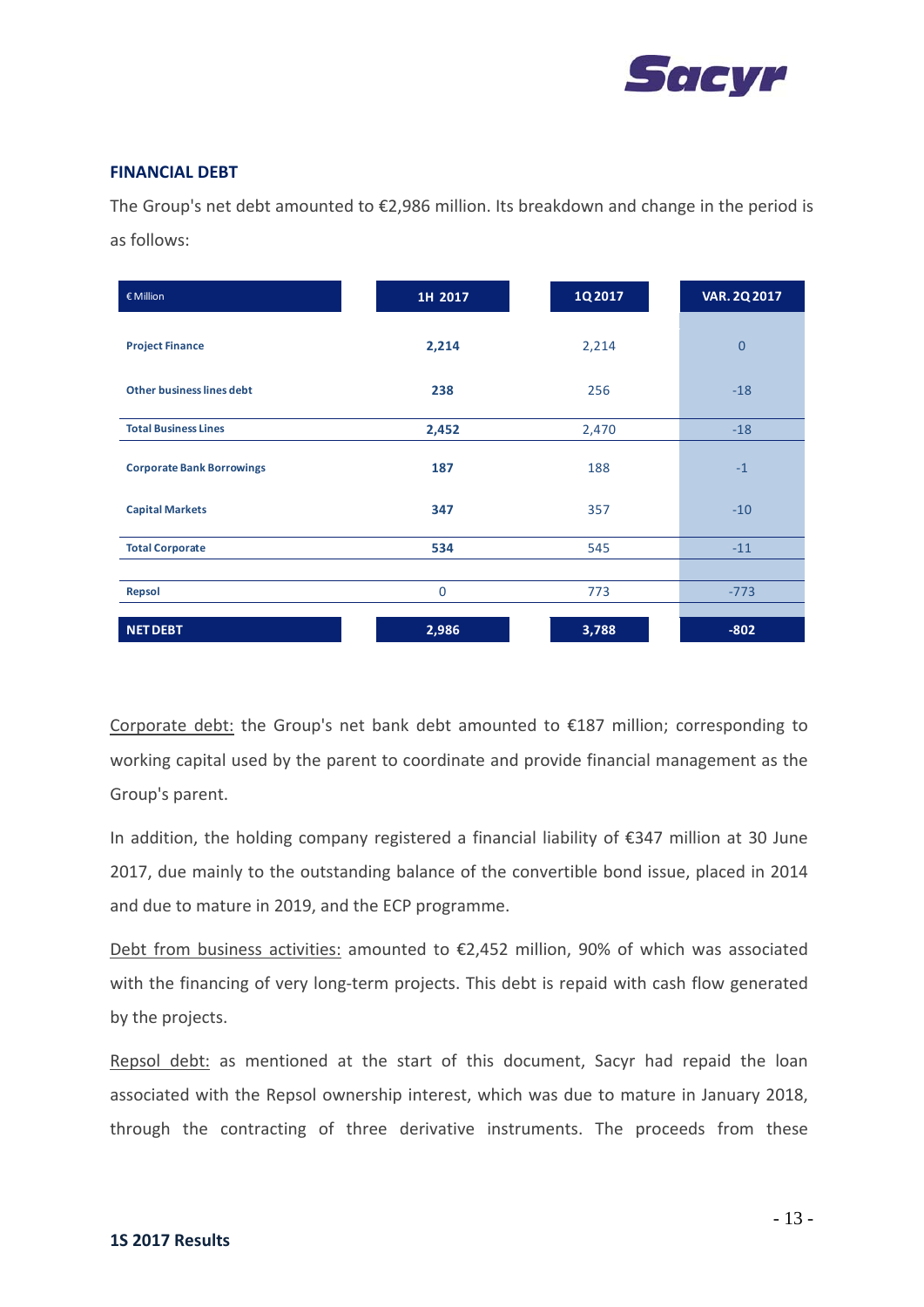

derivatives are recognised under the heading "Other hedged debt" on the liability side of the balance sheet.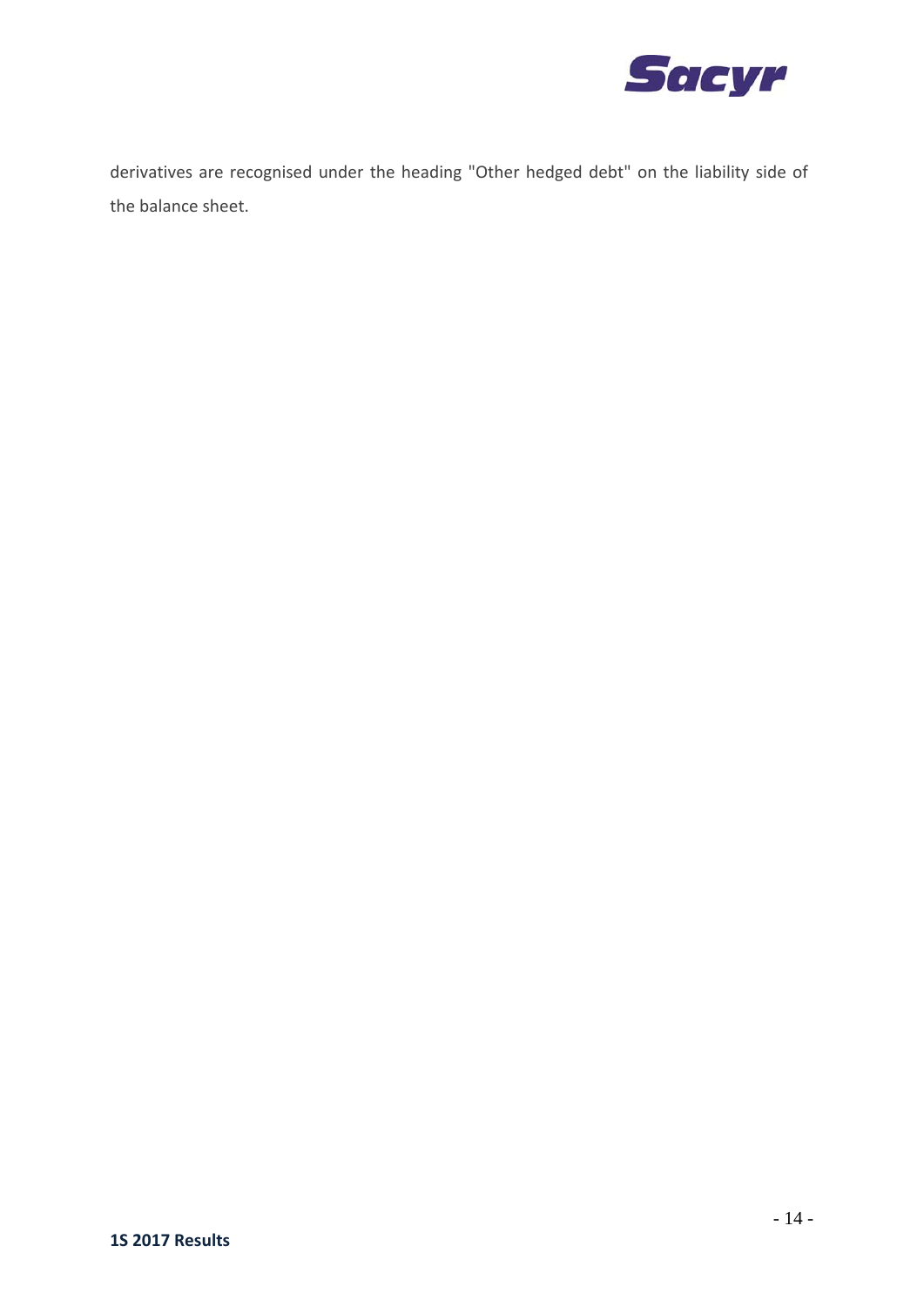

# **V. PERFORMANCE ACROSS BUSINESS AREAS**

| <b>CONSOLIDATED INCOME STATEMENT AS OF JUNE 2017</b>   |                     |                                    |                 |                                   |                                          |              |
|--------------------------------------------------------|---------------------|------------------------------------|-----------------|-----------------------------------|------------------------------------------|--------------|
| (Thousands of Euros)                                   | <b>Construcción</b> | <b>Sacyr</b><br><b>Concesiones</b> | <b>Valoriza</b> | <b>Sacyr</b><br><b>Industrial</b> | <b>Holding and</b><br><b>Adjustments</b> | <b>TOTAL</b> |
|                                                        |                     |                                    |                 |                                   |                                          |              |
| <b>Turnover</b>                                        | 631,533             | 260,480                            | 463,185         | 259,356                           | $-91,981$                                | 1,522,573    |
| <b>Other Sales</b>                                     | 30,320              | 4,018                              | 5,234           | 1,936                             | $-1,280$                                 | 40,228       |
| <b>Total Income</b>                                    | 661,853             | 264,498                            | 468,420         | 261,293                           | $-93,262$                                | 1,562,801    |
| <b>External and Operating Expenses</b>                 | $-640,341$          | $-152,827$                         | $-429,705$      | $-244,118$                        | 95,017                                   | $-1,371,973$ |
| <b>GROSS OPERATING PROFIT</b>                          | 21,512              | 111,671                            | 38,715          | 17,175                            | 1,755                                    | 190,828      |
| Depreciation                                           | $-8,556$            | $-23,199$                          | $-18,396$       | $-4,482$                          | $-1,008$                                 | $-55,640$    |
| Trade Provisions and non recurring items               | 7,171               | $-4,550$                           | $-1,787$        | $-194$                            | 6                                        | 646          |
| <b>NET OPERATING PROFIT</b>                            | 20,127              | 83,922                             | 18,532          | 12,499                            | 753                                      | 135,834      |
| <b>Financial results</b>                               | $-509$              | $-50,584$                          | $-5,312$        | $-1,858$                          | $-29,308$                                | $-87,570$    |
| Forex results                                          | $-7,104$            | 1,764                              | $-37$           | $-574$                            | $-10,993$                                | $-16,944$    |
| Results from equity accounted subsidiaries             | 2,151               | 4,090                              | 2,977           | 35                                | 39,235                                   | 48,488       |
| Provisions for financial investments                   | 354                 | $-2,902$                           | $-332$          | 513                               | $-506$                                   | $-2,874$     |
| Change in value of financial instruments at fair value | 0                   | $-8,990$                           | $-1,597$        | $-561$                            | 19,583                                   | 8,435        |
| Results from sales of non current assets               | 1,632               | 30                                 | 163             | $-77$                             | 88                                       | 1,836        |
| <b>PROFIT BEFORE TAXES</b>                             | 16,651              | 27,330                             | 14,394          | 9,978                             | 18,852                                   | 87,205       |
| Corporate Tax                                          | $-10,660$           | $-9,030$                           | $-4,134$        | $-2,239$                          | 10,358                                   | $-15,705$    |
| PROFIT FOR CONTINUING ACTIVITIES                       | 5,991               | 18,299                             | 10,260          | 7,739                             | 29,211                                   | 71,501       |
| PROFIT FOR DISCONTINUING ACTIVITIES                    | 0                   | $\overline{0}$                     | 0               | $\overline{0}$                    | $\overline{0}$                           | $\bf{0}$     |
| <b>CONSOLIDATE RESULTS</b>                             | 5,991               | 18,299                             | 10,260          | 7,739                             | 29,211                                   | 71,501       |
| Minorities                                             | 1                   | $-9,123$                           | 282             | $-2,418$                          | 147                                      | $-11,111$    |
| <b>NET ATTRIBUTABLE PROFIT</b>                         | 5,992               | 9,177                              | 10,542          | 5,321                             | 29,358                                   | 60,390       |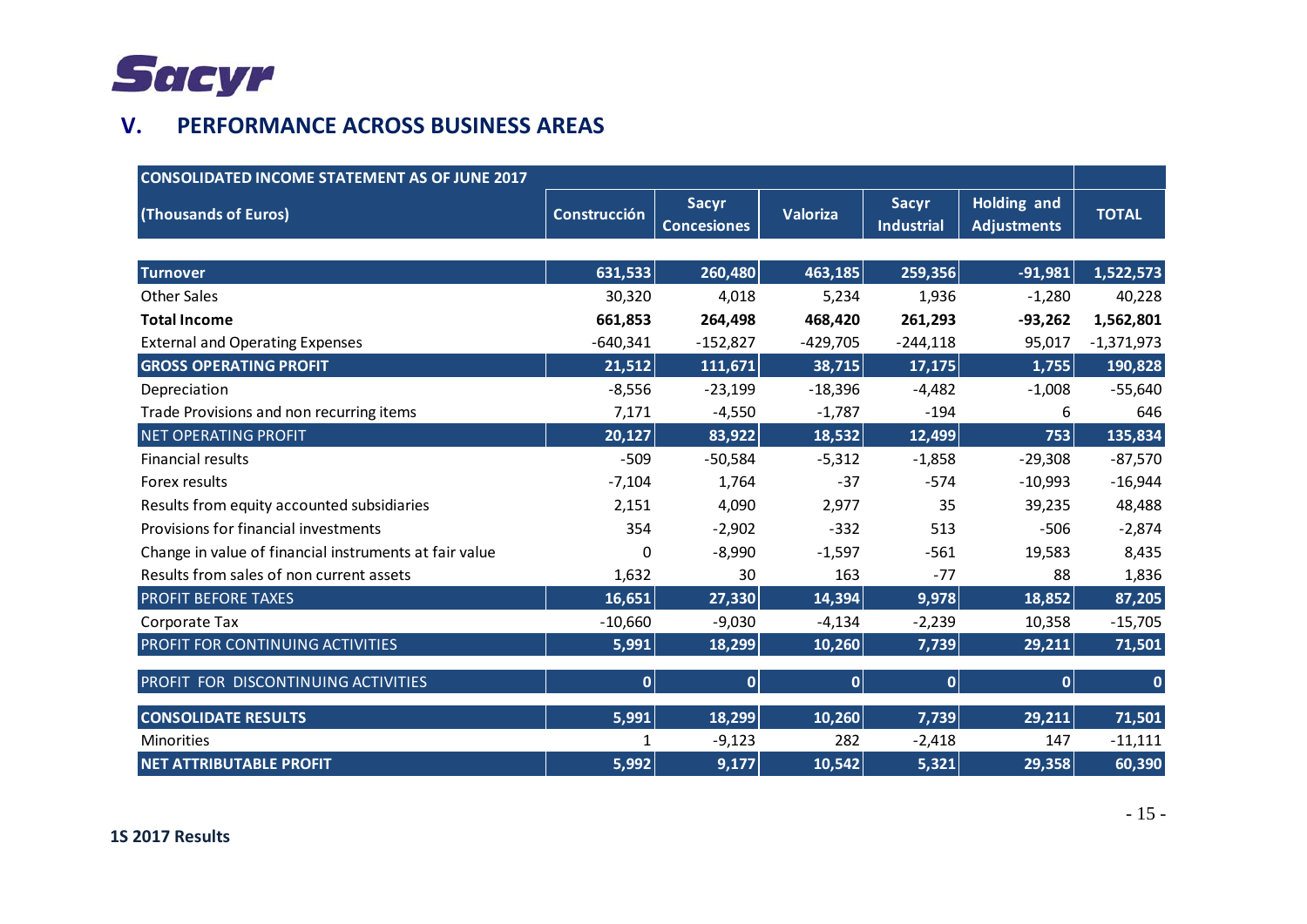

| <b>CONSOLIDATED INCOME STATEMENT AS OF JUNE 2016</b>   |                     |                                    |            |                                   |                                          |              |  |
|--------------------------------------------------------|---------------------|------------------------------------|------------|-----------------------------------|------------------------------------------|--------------|--|
| (Thousands of Euros)                                   | <b>Construcción</b> | <b>Sacyr</b><br><b>Concesiones</b> | Valoriza   | <b>Sacyr</b><br><b>Industrial</b> | <b>Holding and</b><br><b>Adjustments</b> | <b>TOTAL</b> |  |
|                                                        |                     |                                    |            |                                   |                                          |              |  |
| <b>Turnover</b>                                        | 687,071             | 263,183                            | 399,099    | 187,988                           | $-123,425$                               | 1,413,916    |  |
| <b>Other Sales</b>                                     | 29,808              | 8,385                              | 5,708      | 2,104                             | 1,201                                    | 47,205       |  |
| <b>Total Income</b>                                    | 716,880             | 271,568                            | 404,807    | 190,091                           | $-122,225$                               | 1,461,121    |  |
| <b>External and Operating Expenses</b>                 | $-690,050$          | $-171,900$                         | $-373,719$ | $-176,859$                        | 116,309                                  | $-1,296,219$ |  |
| <b>GROSS OPERATING PROFIT</b>                          | 26,830              | 99,668                             | 31,088     | 13,232                            | $-5,916$                                 | 164,902      |  |
| Depreciation                                           | $-8,708$            | $-22,463$                          | $-16,086$  | $-4,504$                          | $-898$                                   | $-52,659$    |  |
| Trade Provisions and non recurring items               | 6,996               | $-5,060$                           | $-56$      | 2,448                             | $-104$                                   | 4,223        |  |
| <b>NET OPERATING PROFIT</b>                            | 25,117              | 72,145                             | 14,945     | 11,175                            | $-6,918$                                 | 116,466      |  |
| <b>Financial results</b>                               | $-8,599$            | $-44,637$                          | $-4,475$   | $-1,945$                          | $-46,074$                                | $-105,730$   |  |
| Forex results                                          | $-1,942$            | $-615$                             | $-215$     | 157                               | 1                                        | $-2,614$     |  |
| Results from equity accounted subsidiaries             | $-119$              | 848                                | 3,321      | 32                                | 69,809                                   | 73,891       |  |
| Provisions for financial investments                   | $-93$               | $-2,044$                           | 29         | $-71$                             | $\Omega$                                 | $-2,179$     |  |
| Change in value of financial instruments at fair value | 0                   | $-11,393$                          | $-1,898$   | $-999$                            | $\Omega$                                 | $-14,289$    |  |
| Results from sales of non current assets               | 386                 | 19,850                             | $-2$       | 279                               | 0                                        | 20,513       |  |
| <b>PROFIT BEFORE TAXES</b>                             | 14,751              | 34,154                             | 11,705     | 8,628                             | 16,819                                   | 86,057       |  |
| Corporate Tax                                          | $-12,655$           | $-10,600$                          | $-1,907$   | $-2,648$                          | 12,574                                   | $-15,236$    |  |
| PROFIT FOR CONTINUING ACTIVITIES                       | 2,096               | 23,554                             | 9,798      | 5,980                             | 29,394                                   | 70,821       |  |
| PROFIT FOR DISCONTINUING ACTIVITIES                    | $\overline{0}$      | 0                                  | 0          | 0                                 | 0                                        | $\mathbf 0$  |  |
| <b>CONSOLIDATE RESULTS</b>                             | 2,096               | 23,554                             | 9,798      | 5,980                             | 29,394                                   | 70,821       |  |
| <b>Minorities</b>                                      | $-41$               | $-5,219$                           | 265        | $-1,524$                          | 155                                      | $-6,365$     |  |
| <b>NET ATTRIBUTABLE PROFIT</b>                         | 2,055               | 18,335                             | 10,063     | 4,455                             | 29,549                                   | 64,456       |  |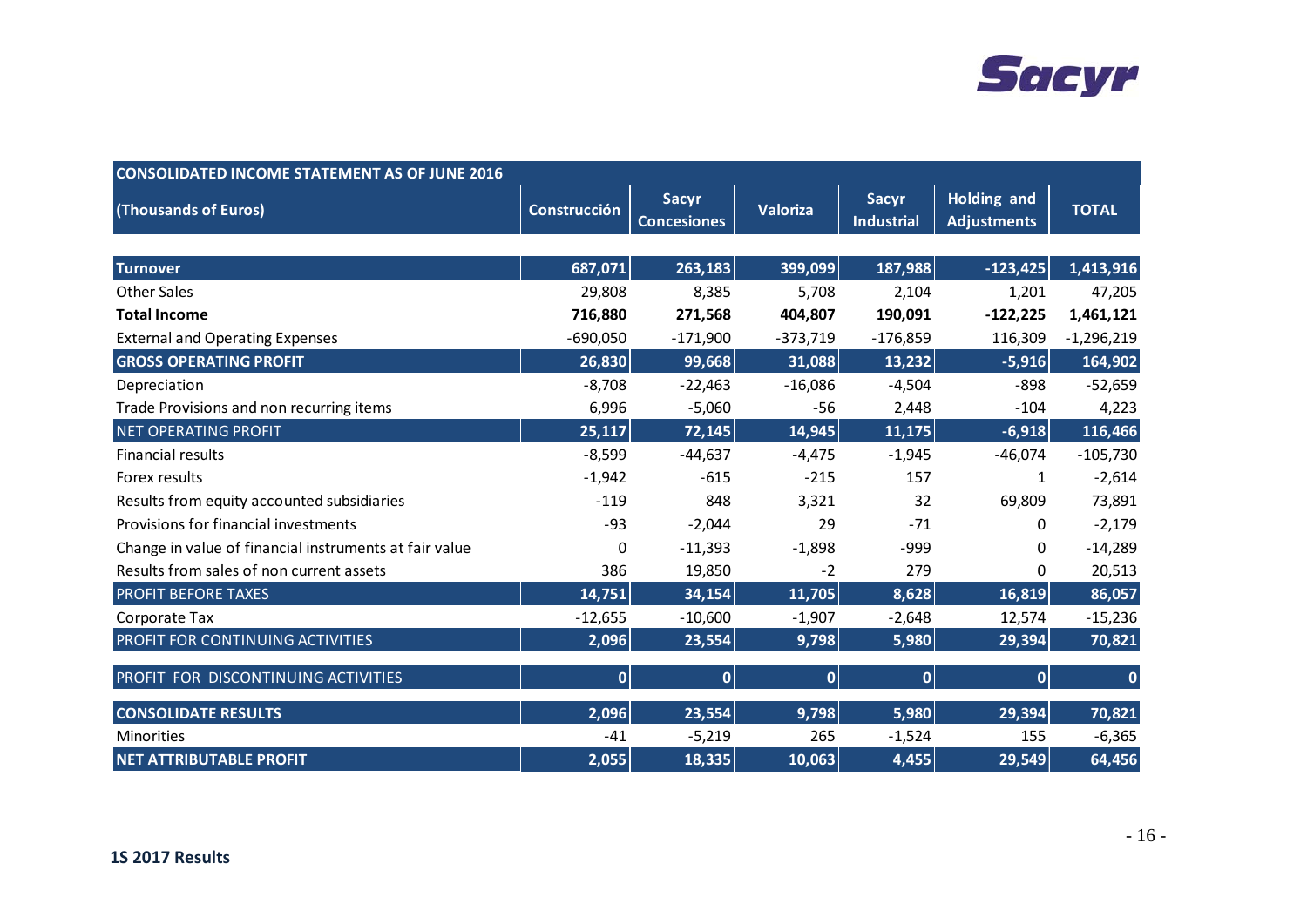

| <b>CONSOLIDATED BALANCE SHEET AS OF JUNE 2017</b>                |              |                                    |             |                            |                                    |              |
|------------------------------------------------------------------|--------------|------------------------------------|-------------|----------------------------|------------------------------------|--------------|
| (Thousands of Euros)                                             | Construcción | <b>Sacyr</b><br><b>Concesiones</b> | Valoriza    | Sacyr<br><b>Industrial</b> | <b>Holding y</b><br><b>Ajustes</b> | <b>TOTAL</b> |
| <b>NON CURRENT ASSETS</b>                                        | 369,867      | 3,192,540                          | 745,365     | 193,426                    | 2,383,125                          | 6,884,323    |
| <b>Intangible Assets</b>                                         | 701          | 60                                 | 9,613       | 1,773                      | 1,484                              | 13,630       |
| <b>Concessions Investments</b>                                   | 49,623       | 1,081,831                          | 250,156     | $\mathbf 0$                | $\Omega$                           | 1,381,610    |
| <b>Fixed Assets</b>                                              | 116,181      | 2,596                              | 145,695     | 102,407                    | 3,814                              | 370,694      |
| <b>Financial Assets</b>                                          | 166,275      | 311,014                            | 102,968     | 21,417                     | 2,377,827                          | 2,979,500    |
| Receivables for concession assets                                | 18,604       | 1,562,047                          | 135,235     | 0                          | 0                                  | 1,715,885    |
| Other non Current Assets                                         | 0            | 234,993                            | 2,594       | 0                          | $\mathbf 0$                        | 237,587      |
| Goodwill                                                         | 18,482       | 0                                  | 99,104      | 67,829                     | $\Omega$                           | 185,416      |
| <b>CURRENT ASSETS</b>                                            | 2,328,095    | 951,760                            | 513,050     | 369,574                    | $-387,634$                         | 3,774,844    |
| Non current assets held for sale                                 | 0            | 280,208                            | 0           | $\mathbf 0$                | 186,349                            | 466,558      |
| Inventories                                                      | 148,178      | 286                                | 27,307      | 20,473                     | 1,316                              | 197,561      |
| Receivables for concession assets                                | 39           | 203,052                            | 2,547       | $\mathbf 0$                | 0                                  | 205,638      |
| <b>Accounts Receivable</b>                                       | 1,535,555    | 150,928                            | 311,890     | 227,386                    | $-53,661$                          | 2,172,098    |
| <b>Financial Assets</b>                                          | 501,517      | 7,485                              | 100,466     | 17,716                     | $-529,676$                         | 97,509       |
| Cash                                                             | 142,805      | 309,800                            | 70,839      | 103,999                    | 8,037                              | 635,480      |
| <b>ASSETS = LIABILITIES</b>                                      | 2,697,961    | 4,144,300                          | 1,258,415   | 563,000                    | 1,995,490                          | 10,659,166   |
| <b>Equity</b>                                                    | 477,968      | 878,956                            | 280,143     | 140,388                    | 156,913                            | 1,934,368    |
| Shareholder's Equity                                             | 482,050      | 615,706                            | 271,115     | 88,383                     | 160,636                            | 1,617,890    |
| <b>Minority Interests</b>                                        | $-4,082$     | 263,250                            | 9,029       | 52,004                     | $-3,723$                           | 316,478      |
| <b>NON CURRENT LIABILITIES</b>                                   | 681,743      | 2,573,676                          | 579,705     | 71,321                     | 1,420,596                          | 5,327,041    |
| <b>Financial Debt</b>                                            | 206,274      | 1,883,311                          | 282,196     | 41,281                     | 438,255                            | 2,851,318    |
| Financial Instruments at fair value                              | -69          | 143,399                            | 15,967      | 873                        | 28,175                             | 188,346      |
| Provisions                                                       | 356,183      | 89,537                             | 114,014     | 10,800                     | $-195,049$                         | 375,486      |
| Other non current Liabilities                                    | 119,355      | 457,428                            | 167,527     | 18,366                     | $-264,601$                         | 498,076      |
| Other hedged debt                                                | $\mathbf 0$  | $\mathbf 0$                        | $\mathbf 0$ | $\mathbf 0$                | 1,413,816                          | 1,413,816    |
| <b>CURRENT LIABILITIES</b>                                       | 1,538,250    | 691,668                            | 398,567     | 351,291                    | 417,981                            | 3,397,757    |
| Liabilities associated with the non current assets held for sale | 0            | 0                                  | 0           | $\mathbf 0$                | 194,188                            | 194,188      |
| <b>Financial Debt</b>                                            | 205,274      | 353,420                            | 98,609      | 44,695                     | 165,953                            | 867,951      |
| Financial instruments at fair value                              | $\mathbf 0$  | 16,752                             | 1,461       | 933                        | $\mathbf 0$                        | 19,146       |
| <b>Trade Accounts Payable</b>                                    | 794,583      | 236,096                            | 134,979     | 245,764                    | 75,926                             | 1,487,348    |
| <b>Operating Provisions</b>                                      | 78,933       | 16,199                             | 26,550      | 4,547                      | 93,633                             | 219,862      |
| Other current liabilities                                        | 459,460      | 69,201                             | 136,967     | 55,353                     | $-111,719$                         | 609,261      |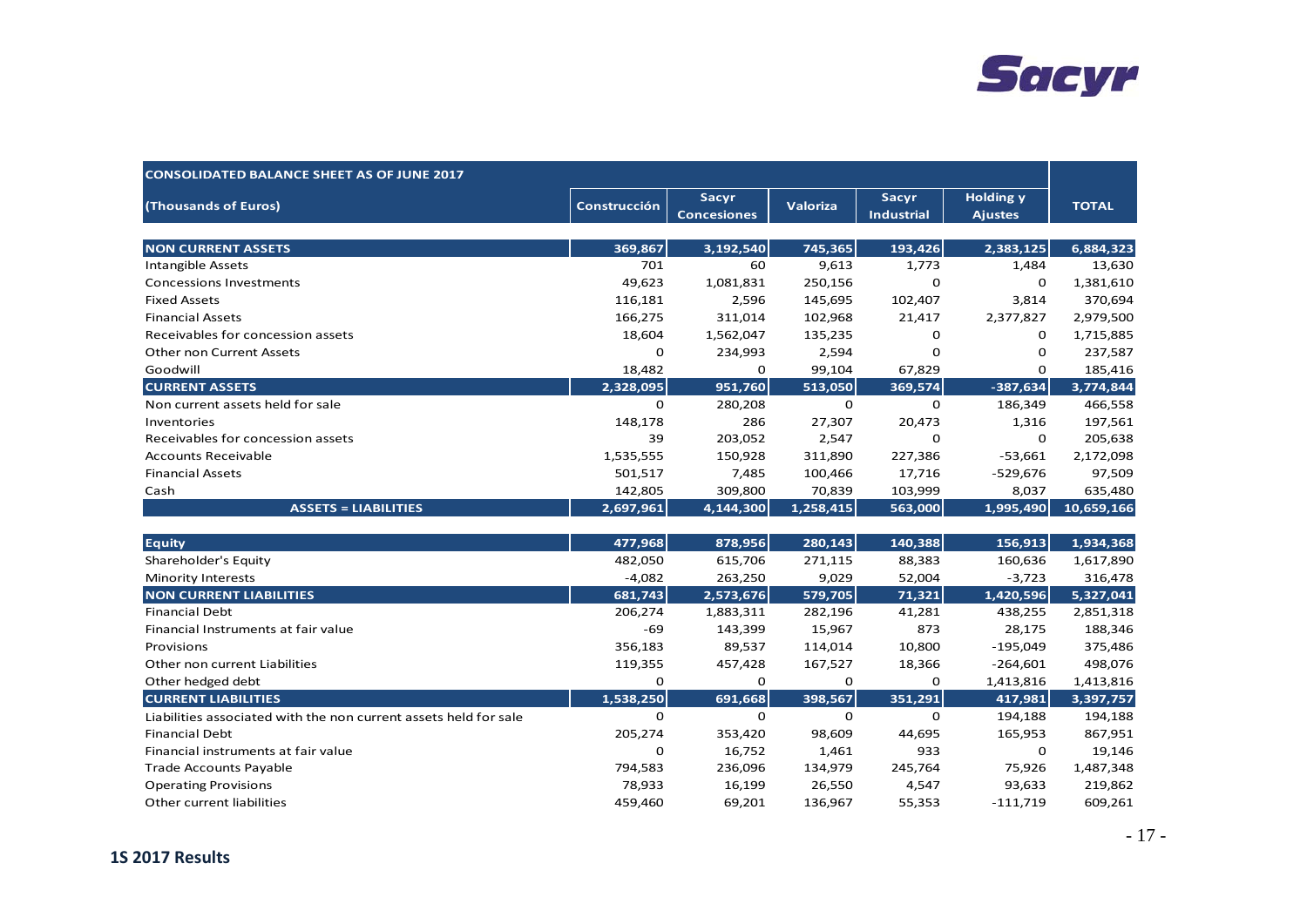

| <b>CONSOLIDATED BALANCE SHEET AS OF DECEMBER 2016</b>            |              |                             |                 |                                   |                                    |              |
|------------------------------------------------------------------|--------------|-----------------------------|-----------------|-----------------------------------|------------------------------------|--------------|
| (Thousands of Euros)                                             | Construcción | Sacyr<br><b>Concesiones</b> | <b>Valoriza</b> | <b>Sacyr</b><br><b>Industrial</b> | <b>Holding y</b><br><b>Ajustes</b> | <b>TOTAL</b> |
| <b>NON CURRENT ASSETS</b>                                        | 363,685      | 3,200,814                   | 716,131         | 191,383                           | 2,551,750                          | 7,023,764    |
| <b>Intangible Assets</b>                                         | 633          | 47                          | 9,083           | 1,961                             | 1,320                              | 13,044       |
| <b>Concessions Investments</b>                                   | 50,405       | 1,091,406                   | 260,455         | $\Omega$                          | $\mathbf 0$                        | 1,402,267    |
| <b>Fixed Assets</b>                                              | 118,270      | 3,105                       | 135,638         | 102,192                           | 4,145                              | 363,350      |
| <b>Financial Assets</b>                                          | 157,156      | 281,039                     | 106,275         | 19,401                            | 2,546,285                          | 3,110,156    |
| Receivables for concession assets                                | 18,738       | 1,591,154                   | 102,735         | 0                                 | $\Omega$                           | 1,712,627    |
| <b>Other non Current Assets</b>                                  | O            | 234,063                     | 2,757           | O                                 | $\mathbf 0$                        | 236,820      |
| Goodwill                                                         | 18,482       | 0                           | 99,188          | 67,829                            | $\mathbf 0$                        | 185,500      |
| <b>CURRENT ASSETS</b>                                            | 2,345,295    | 857,383                     | 600,220         | 258,789                           | $-396,505$                         | 3,665,181    |
| Non current assets held for sale                                 | $\mathbf 0$  | 279,928                     | $\mathbf 0$     | $\Omega$                          | 195,478                            | 475,406      |
| Inventories                                                      | 154,128      | 17,278                      | 40,359          | 23,441                            | 915                                | 236,121      |
| Receivables for concession assets                                | $\Omega$     | 170,040                     | 3,837           | $\Omega$                          | $\mathbf 0$                        | 173,877      |
| <b>Accounts Receivable</b>                                       | 1,536,256    | 104,884                     | 346,959         | 174,660                           | $-97,076$                          | 2,065,683    |
| <b>Financial Assets</b>                                          | 506,616      | 6,321                       | 74,628          | 8,366                             | $-503,145$                         | 92,787       |
| Cash                                                             | 148,295      | 278,931                     | 134,437         | 52,322                            | 7,323                              | 621,308      |
| <b>ASSETS = LIABILITIES</b>                                      | 2,708,980    | 4,058,197                   | 1,316,351       | 450,172                           | 2,155,245                          | 10,688,945   |
| <b>Equity</b>                                                    | 510,109      | 863,066                     | 270,669         | 133,573                           | 302,983                            | 2,080,399    |
| Shareholder's Equity                                             | 514,341      | 633,437                     | 260,885         | 84,535                            | 298,326                            | 1,791,524    |
| <b>Minority Interests</b>                                        | $-4,233$     | 229,629                     | 9,784           | 49,037                            | 4,657                              | 288,875      |
| <b>NON CURRENT LIABILITIES</b>                                   | 659,964      | 2,510,324                   | 573,885         | 58,947                            | 1,468,509                          | 5,271,628    |
| <b>Financial Debt</b>                                            | 203,075      | 1,876,519                   | 273,310         | 40,689                            | 1,212,085                          | 3,605,678    |
| Financial Instruments at fair value                              | $-24$        | 132,374                     | 17,506          | 1,133                             | 34,840                             | 185,829      |
| Provisions                                                       | 343,042      | 92,128                      | 115,759         | 2,808                             | $-183,310$                         | 370,428      |
| Other non current Liabilities                                    | 113,871      | 409,303                     | 167,309         | 14,317                            | $-213,401$                         | 491,399      |
| Other hedged debt                                                | $\mathbf 0$  | 0                           | $\mathbf{O}$    | $\mathbf 0$                       | 618,294                            | 618,294      |
| <b>CURRENT LIABILITIES</b>                                       | 1,538,907    | 684,807                     | 471,797         | 257,653                           | 383,753                            | 3,336,918    |
| Liabilities associated with the non current assets held for sale | $\Omega$     | 0                           | $\mathbf 0$     | $\mathbf 0$                       | 203,042                            | 203,042      |
| <b>Financial Debt</b>                                            | 218,572      | 341,528                     | 95,486          | 61,375                            | 112,099                            | 829,062      |
| Financial instruments at fair value                              | $\mathbf 0$  | 19,033                      | 1,326           | 1,015                             | 0                                  | 21,375       |
| <b>Trade Accounts Payable</b>                                    | 880,389      | 231,396                     | 226,281         | 151,916                           | 60,229                             | 1,550,211    |
| <b>Operating Provisions</b>                                      | 96,420       | 5,540                       | 21,599          | 3,586                             | 93,633                             | 220,778      |
| Other current liabilities                                        | 343,526      | 87,309                      | 127,104         | 39,761                            | $-85,250$                          | 512,450      |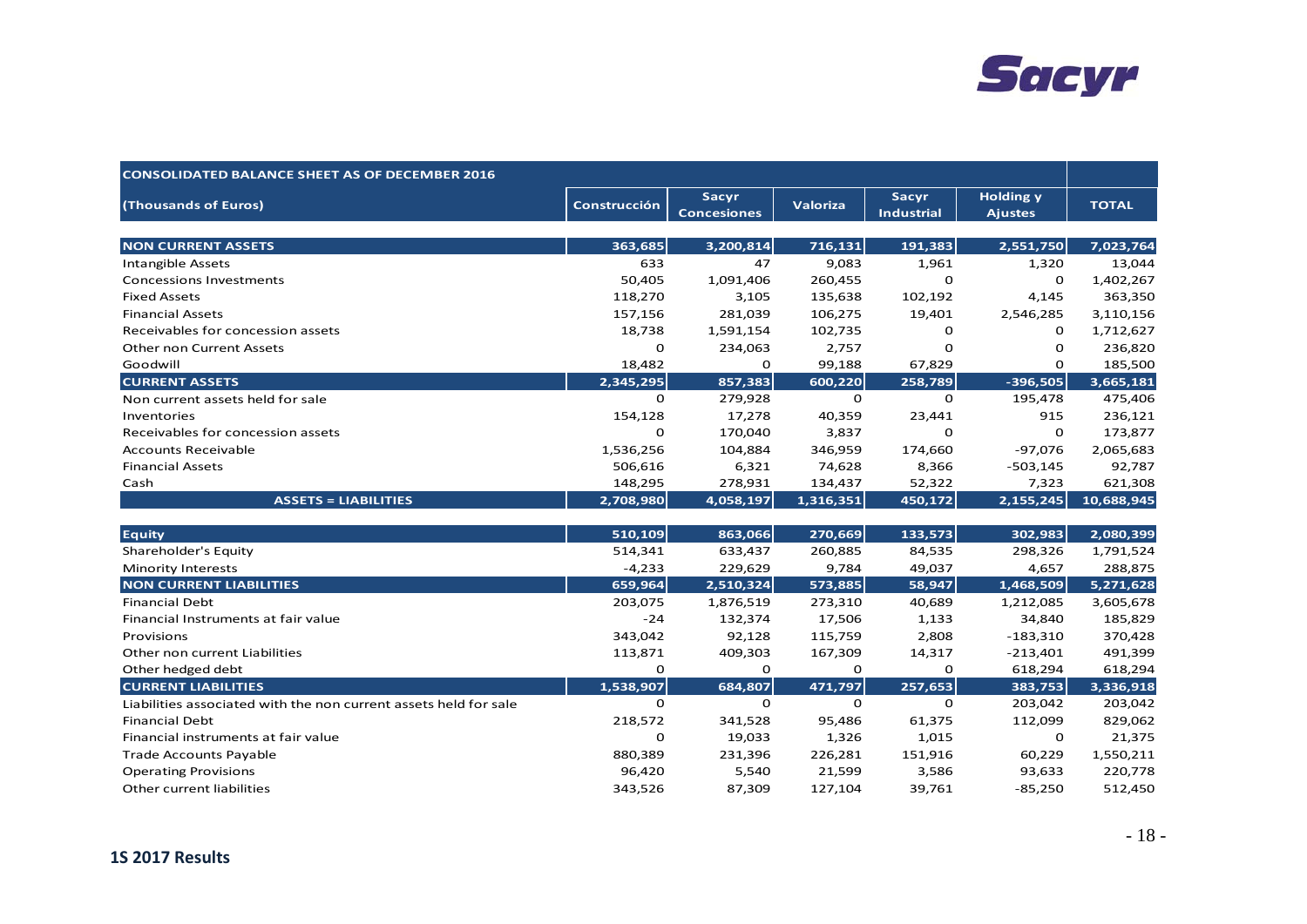

### **CONSTRUCTION**

| <b>CONSTRUCTION (Thousands of euros)</b> | 1H 2017 | 1H 2016 | % Chg    |
|------------------------------------------|---------|---------|----------|
| <b>Revenue</b>                           | 632     | 687     | $-8.1%$  |
|                                          |         |         |          |
| Sacyr Construcción                       | 530     | 525     | 0.9%     |
| Somague                                  | 102     | 162     | $-37.2%$ |
|                                          |         |         |          |
| <b>EBITDA</b>                            | 22      | 27      | $-19.8%$ |
| Sacyr Construcción                       | 26      | 26      | $-2.3%$  |
| Somague                                  | (4)     | 0       | n.s.     |
|                                          |         |         |          |
| <b>EBITDA Margin</b>                     | 3.4%    | 3.9%    |          |
| <b>EBITDA Margin Sacyr Construccion</b>  | 4.9%    | 5.0%    |          |
| <b>EBITDA Margin Somague</b>             | $-4.3%$ | 0.2%    |          |
|                                          |         |         |          |
| <b>Backlog</b>                           | 4,501   | 4,131   | 9.0%     |
| International                            | 3,891   | 3,469   | 12.1%    |
| % International Backlog                  | 86%     | 84%     |          |
|                                          |         |         |          |
| <b>Months of activity</b>                | 43      | 36      |          |
| * Backlog compared 1H17/2H16             |         |         |          |

Construction division revenue totalled €632 million in the first six months of 2017. The fall in revenue year on year, was largely due to the slowdown in activity in Spain and Somague. However, Sacyr Construcción recorded international growth of 5.7%.

Sacyr Construcción contributed 84% of total revenue and Somague 16%:

- Sacyr Construcción's growth results from the increase in activity in Colombia, Mexico, Qatar and Italy, which compensated for the slowdown of the business in Spain.
- With regard to Somague, the slowdown observed since last year in the activity of the Portuguese subsidiary, has led to a 37% year‐on‐year decline in revenue.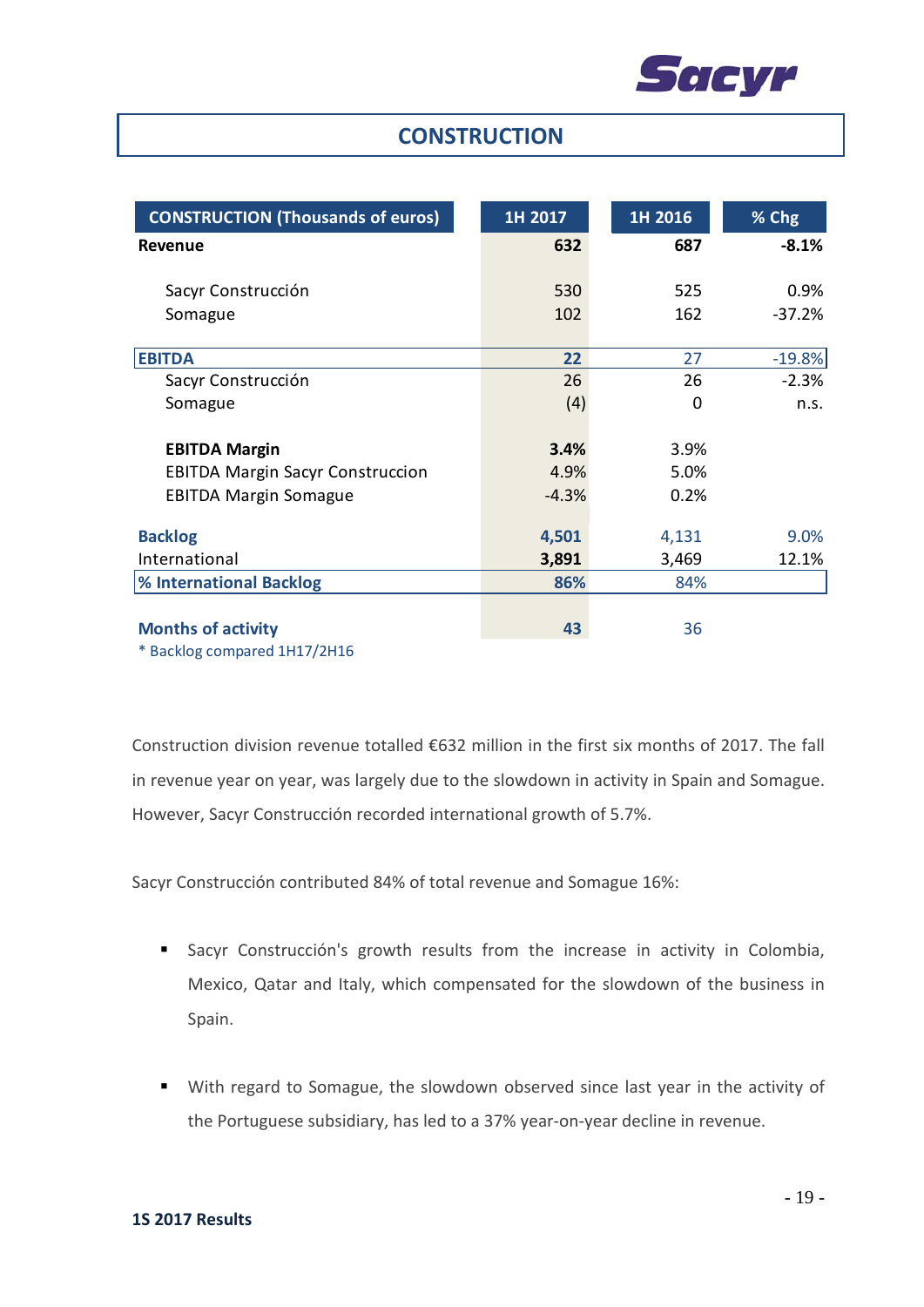

Sacyr Construcción's EBITDA margin of 4.9% showed a very positive performance, demonstrating the strength of the business and the right choice of projects. The negative performance of the EBITDA margin for Somague's projects in the first half of 2017, placed the global construction margin at 3.4%: a slight fall year‐on‐year.

The construction backlog stood at €4,501 million, a 9% increase in the firs six months of the year. The backlog covers 43 months of business at the current rate of revenue. 86% of this backlog is overseas.

Among the following contracts awarded in the first half of 2017 particularly stand out:

- The construction and concession contract for the 4G road corridor between Cúcuta and Pamplona (Colombia), with an estimated €479 million for construction. This is the fourth 4G concession project that Sacyr has been awarded in Colombia.
- The construction project of Route 2 (between Asunción and Coronel Oviedo) and Route 7 (between Coronel Oviedo and Caaguazú) in Paraguay, with an expected investment of €277 million in its construction.
- The construction of the Quillota-Petorca Bi-provincial Hospital in the Valparaiso Region (Chile), for €128 million. The project will cover an area of 73,204 m2 and will have 282 beds, 9 operating theatres, 3 delivery rooms, 8 emergency rooms, 8 odontology rooms and 52 outpatient consulting rooms. The hospital will provide services to over 320,000 people from the Quillota and Petorca provinces and replace the current San Martin de Quillota Hospital.
- The sewage system works for plots A and B of the QEZ-1 development zone in Doha, Qatar, for the amount of approximately €19 million.
- The construction of the Ciudad Acuña regional general hospital, in the Mexican state of Coahuila for €21 million.
- The construction of an industrial plant for the production of Spanish cold meat products in Jabugo (Huelva) for €39 million.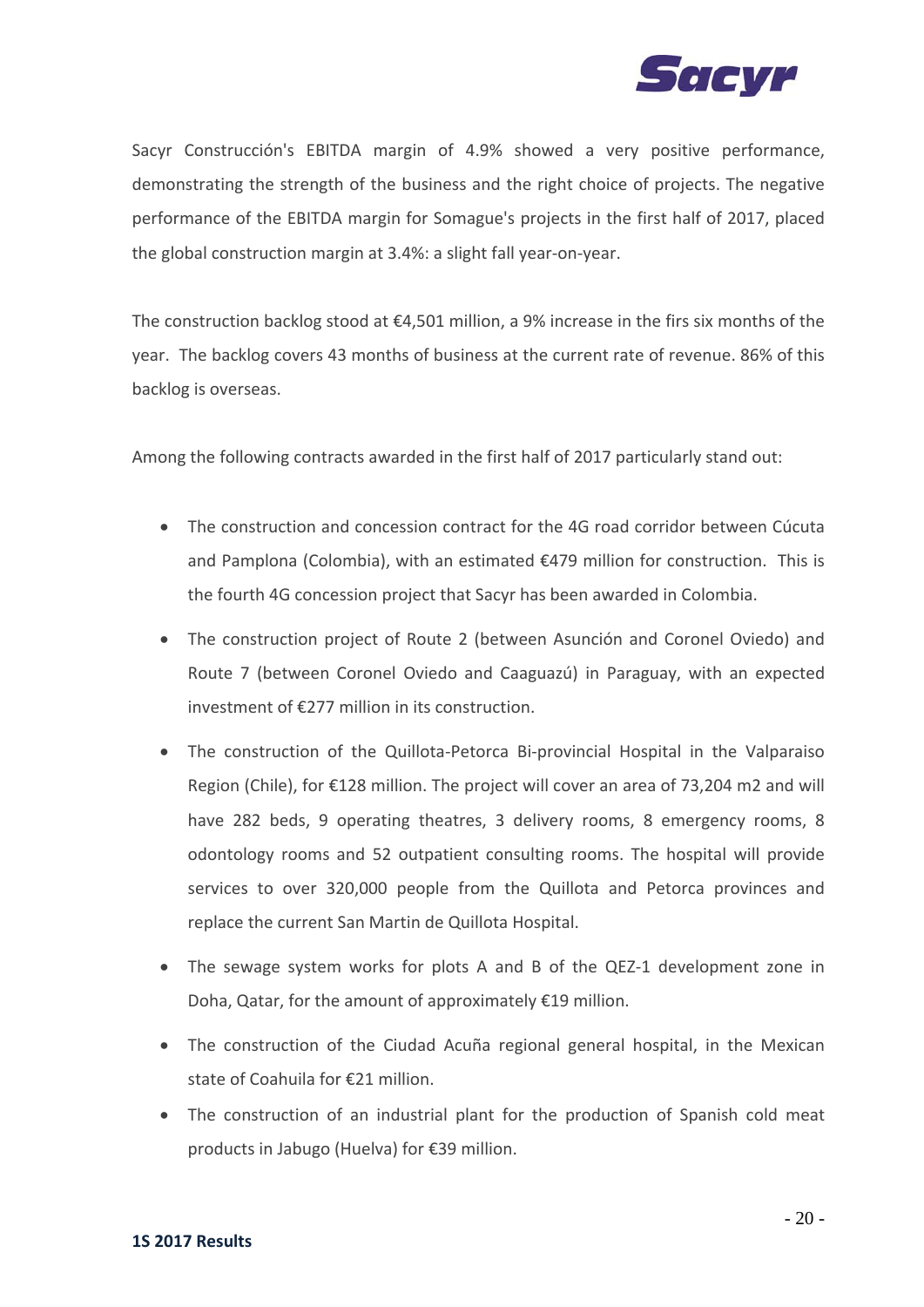

# **SACYR CONCESIONES**

| <b>CONCESSIONS (Thousands of euros)</b> | 1H 2017 | 1H 2016 | % Chg.<br>17/16 |
|-----------------------------------------|---------|---------|-----------------|
| Revenue                                 | 260,480 | 263,183 | $-1%$           |
| Revenue from construction               | 86,782  | 117,861 | $-26%$          |
| <b>Revenue from concessions</b>         | 173,698 | 145,322 | 20%             |
| <b>EBITDA</b>                           | 111.671 | 99,668  | 12%             |
| <b>EBITDA Margin</b>                    | 64.3%   | 68.6%   |                 |

Sacyr Concesiones' revenue stood at €260 million at 30 June 2017, a very similar figure to that for the same period last year. A significant growth was experienced in revenues from concessions and a fall in those from construction, the latter due to the greater activity carried out in the same period of 2016 in order to complete projects in Chile and Peru. Part of the change can be explained by the impact of the divestment of the Braga and Vila Franca de Xira hospitals in Portugal (which contributed revenue and EBITDA in 2016), without which the growth in revenue would have been 0.2%.

Of the total revenue,  $E174$  million was concession revenue, which rose by 20% in the first half of 2017. Growth in concession revenue was driven by a combination of the following factors:

- **The 5.6% upturn in traffic on the Spanish concessions in operation.**
- The start of operation of the Valles del Bio Bio motorway in Chile (August 2016).
- The revenue contributions made by the Antofagasta Hospital (Chile), and the Montes de María and Pasto Rumichaca concessions (Colombia).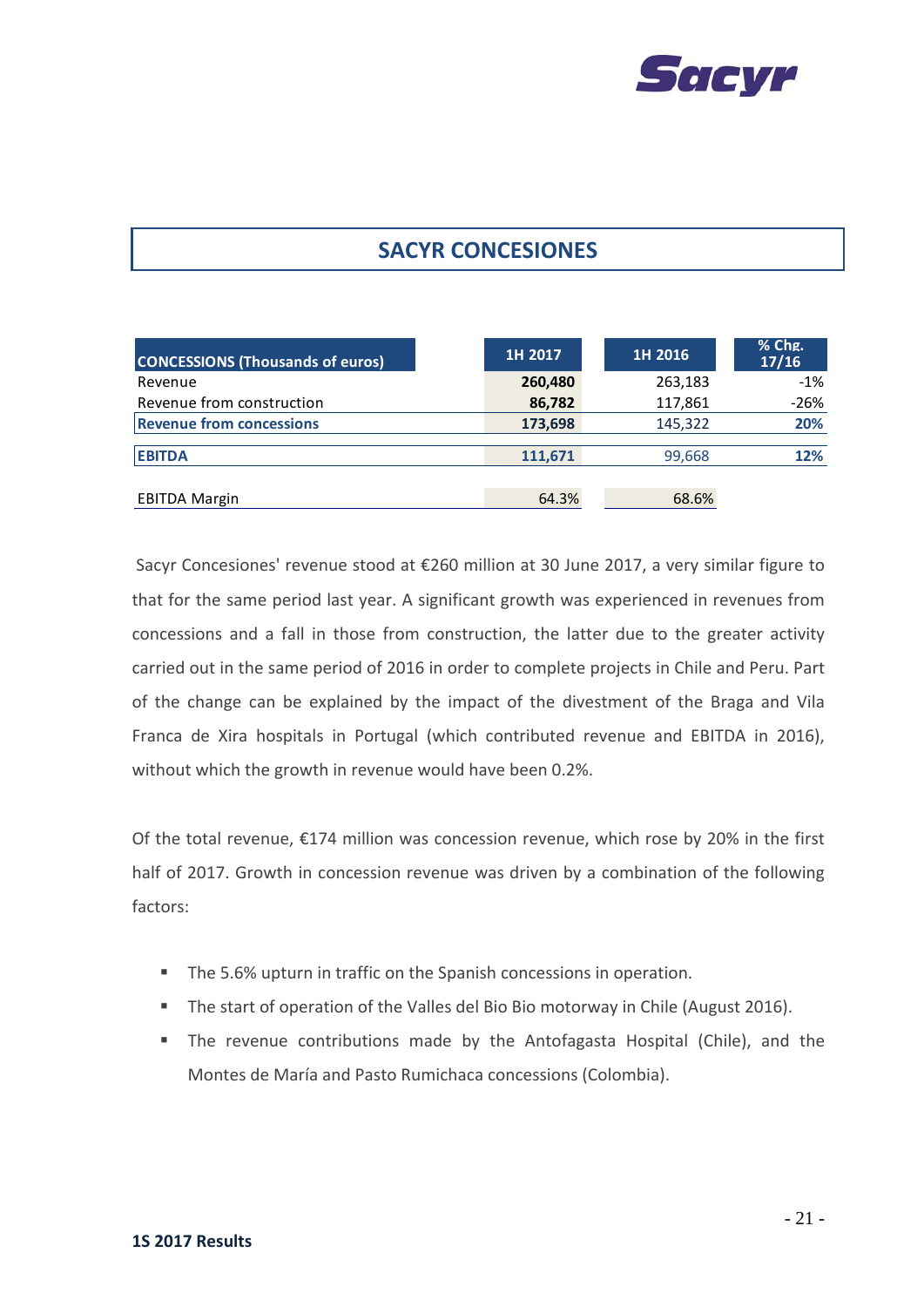

|                                                    | <b>REVENUE</b>   |                 |                       |
|----------------------------------------------------|------------------|-----------------|-----------------------|
| (€Thousands)                                       | 1H 2017          | 1H 2016         | Var. (%)              |
| AUTOVÍA DEL TURIA                                  | 6,748            | 6,094           | 10.7%                 |
| AUTOVÍA NOROESTE C.A.R.M.                          | 3,548            | 4,105           | $-13.6%$              |
| <b>VIASTUR</b>                                     | 3,642            | 3,517           | 3.6%                  |
| PALMA MANACOR                                      | 5,317            | 4,928           | 7.9%                  |
| AUTOVÍA DEL BARBANZA<br>AUTOVÍA DEL ERESMA         | 5,755<br>3,469   | 5,458<br>3,210  | 5.4%<br>8.1%          |
| AUTOVÍA DEL ARLANZÓN                               | 17,008           | 15,046          | 13.0%                 |
| INTERCAMBIADOR DE MONCLOA                          | 5,866            | 5,926           | $-1.0%$               |
| INTERCAMBIADOR DE PLAZA ELÍPTICA                   | 3,172            | 3,203           | $-1.0%$               |
| AUTOPISTA DE GUADALMEDINA                          | 6,510            | 5,821           | 11.8%                 |
| <b>HOSPITAL DE PARLA</b>                           | 6,766            | 7,863           | $-14.0%$              |
| <b>HOSPITAL DE COSLADA</b>                         | 7,293            | 7,111           | 2.6%                  |
| <b>HOLDINGS</b>                                    | 1,573            | 1,844           | $-14.7%$              |
| <b>SPAIN</b>                                       | 76,665           | 74,125          | 3.4%                  |
| <b>HOLDINGS</b>                                    | 631              | 559             | 12.9%                 |
| <b>IRELAND</b>                                     | 631              | 559             | 12.9%                 |
| <b>HOSPITAL BRAGA</b>                              |                  | 1,239           | $-100.0%$             |
| HOSPITAL DE VILA FRANCA<br>PARQUE DO NOVO HOSPITAL |                  | 1,285           | $-100.0%$             |
| <b>HOLDINGS</b>                                    | 446              | 155<br>586      | $-100.0%$<br>$-23.9%$ |
| <b>ESCALA PARQUE</b>                               |                  | 327             | $-100.0%$             |
| <b>PORTUGAL</b>                                    | 446              | 3,592           | $-87.6%$              |
| <b>HOLDINGS</b>                                    | 814              | 659             | 23.4%                 |
| RUTAS DEL DESIERTO - ACCESOS A IQUIQUE             | 10,552           | 9,605           | 9.9%                  |
| VALLES DEL BIO BIO - CONCEPCIÓN CABRERO            | 17,941           | 9,091           | 97.4%                 |
| VALLES DEL DESIERTO - VALLENAR CALDERA             | 11,612           | 11,323          | 2.6%                  |
| RUTA 43 - LIMARI<br><b>HOSPITAL ANTOFAGASTA</b>    | 1,515            | 734             | 106.4%<br>98.6%       |
| SERENA VALLENAR - RUTAS DEL ALGARROBO              | 10,873<br>15,320 | 5,476<br>13,852 | 10.6%                 |
| <b>CHILE</b>                                       | 68,626           | 50,739          | 35.3%                 |
| <b>CONVIAL SIERRA NORTE</b>                        | 6,321            | 7,297           | $-13.4%$              |
| <b>PERU</b>                                        | 6,321            | 7,297           | $-13.4%$              |
|                                                    |                  |                 |                       |
| <b>HOLDINGS</b><br><b>MONTES DE MARÍA</b>          | 427<br>10,276    | 5,631           | n/a<br>82.5%          |
| <b>RUMICHACA</b>                                   | 10,267           | 3,381           | 203.7%                |
| <b>COLOMBIA</b>                                    | 20,969           | 9,012           | 132.7%                |
| <b>HOLDINGS</b><br>RUTAS DEL LITORAL               | 11<br>18         |                 | n/a<br>n/a            |
| <b>URUGUAY</b>                                     | 28               |                 | n/a                   |
| RUTAS DEL ESTE                                     | 11               |                 | n/a                   |
| <b>PARAGUAY</b>                                    | 11               | ٠               | n/a                   |
| TOTAL WITHOUT CONSTRUCTION INCOME                  | 173,698          | 145,322         | 19.5%                 |
| CONSTRUCTION INCOME                                | 86,782           | 117,861         | $-26.4%$              |
| <b>TOTAL</b>                                       | 260,480          | 263,183         | $-1.0%$               |

 $\hat{\mathbf{r}}$ 

EBITDA of €112 million was generated: an increase of 12% year‐on‐year.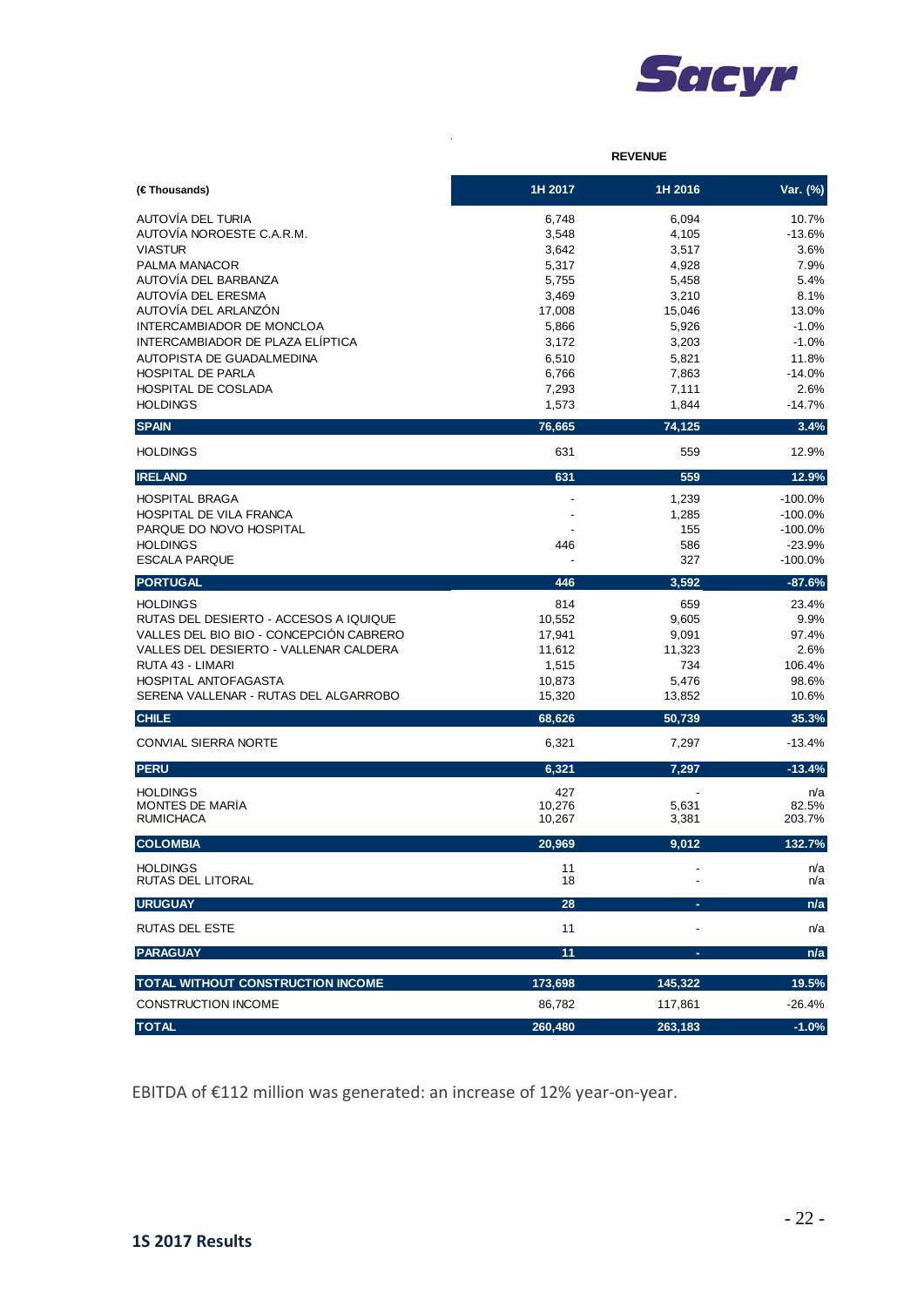

### **TRAFFIC PERFORMANCE**

The positive trends in traffic of previous periods were consolidated, with average growth in

our concessions in Spain of 5.6%. The following table shows traffic data:

|                                           |         | <b>ACCUMULATED ADT</b>   |         |
|-------------------------------------------|---------|--------------------------|---------|
|                                           | 1H 2017 | 1H 2016                  | Var.    |
| <b>SHADOW TOLL HIGHWAY SPAIN</b>          |         |                          |         |
| - AUTOVIA DEL NOROESTE                    | 12,364  | 11,600                   | 6.6%    |
| - Ma-15 PALMA-MANACOR                     | 24,321  | 22,587                   | 7.7%    |
| - AS-II OVIEDO-GIJÓN (VIASTUR)            | 23,831  | 23,050                   | 3.4%    |
| - AUTURSA CV-35                           | 39,162  | 37,907                   | 3.3%    |
| - ERESMA                                  | 7,960   | 7,448                    | 6.9%    |
| - BARBANZA                                | 12,892  | 12,204                   | 5.6%    |
| - ARLANZON                                | 20,196  | 19,080                   | 5.8%    |
| <b>TOLL HIGHWAY SPAIN</b>                 |         |                          |         |
|                                           |         |                          |         |
| - AP-46 MÁLAGA - LAS PEDRIZAS             | 11,447  | 10,383                   | 10.2%   |
| <b>TOLL HIGHWAY OTHER COUNTRIES</b>       |         |                          |         |
| - N6 GALWAY-BALLINASLOE                   | 11,001  | 10,530                   | 4.5%    |
| - VALLES DEL DESIERTO                     | 4,900   | 4,872                    | 0.6%    |
| - R-1 RUTAS DEL DESIERTO                  | 5,766   | 5,796                    | $-0.5%$ |
| - R-16 RUTAS DEL DESIERTO                 | 7,160   | 7,027                    | 1.9%    |
| - RUTAS DEL ALGARROBO RG- III             | 4,402   | 4,410                    | $-0.2%$ |
| - RUTAS DEL ALGARROBO RG-IV               | 4,620   | 3,268                    | 41.4%   |
| - VALLES DEL BIO-BIO - HUINANCO (4)       | 8,793   |                          |         |
| - VALLES DEL BIO-BIO - PUENTES NEGROS (4) | 2,448   |                          |         |
| - MONTES DE MARÍA - EL CALAMAR            | 2,680   | 2,706                    | $-1.0%$ |
| - MONTES DE MARÍA - EL CARMEN             | 3,561   | 3,415                    | 4.3%    |
| - UNIÓN VIAL DEL SUR                      | 5,939   | 5,957                    | $-0.3%$ |
| - DESARROLLO VIAL AL MAR                  | 7,162   | $\overline{\phantom{a}}$ |         |

Note: Highways with no data in accumulated ADT 1H2016 are concessions with less than 12 months into operation.

### **CONTRACT WINS**

Sacyr Concesiones' concessions backlog to 30 June 2017, totalled €17.126 million, of which 71% is international.

In the first half of 2017, Sacyr Concesiones was awarded the fourth 4G concession project in Colombia, positioning it as the concessionaire which has been awarded the highest number of projects within the Colombian national infrastructure plan. The motorway is in the Norte de Santander department in the north‐east of the country. The project, with an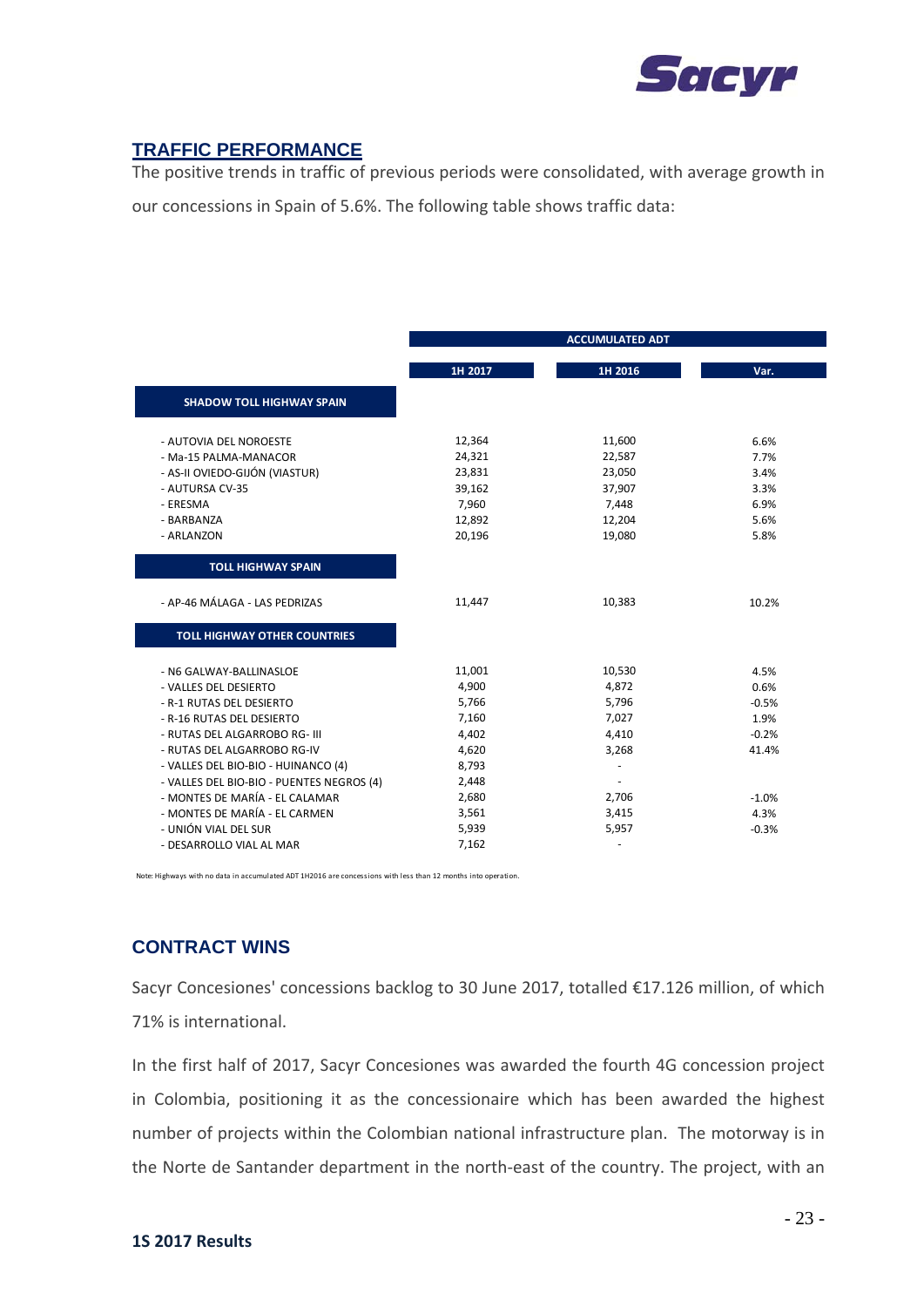

approximate investment of €640 million, involves the construction of 47 km of second carriageway, 4 km of single carriageway, and the refurbishment of a further 67 km, for a period of 25 years, extendable to 29 years.

Sacyr Concesiones was also awarded the first concession motorway project in Paraguay, in the city of Asunción. The project involves the construction and operation of Route 2 (between Asunción and Coronel Oviedo) and Route 7 (between Coronel Oviedo and Caaguazú) with an expected investment in its construction of €475 million and revenue backlog of €1,350 million throughout the 30 year concession term.

Subsequent to the close of the first half of the year, Sacyr entered the Mexican concessions market with road renovation and maintenance services. The General Directorate of Road Maintenance in Mexico has awarded Sacyr Concesiones its first Public Private Partnership (PPP) project in the country: the renovation, maintenance and upkeep of 91.5 km of highway between Pirámides, Tulancingo and Pachuca. The project consists of the renovation, maintenance and upkeep of two road sections: Pirámides ‐ Tulancingo and Tulancingo – Pachuca, in the states of México and Hidalgo. The road has an Average Daily Intensity (ADI) of 19,743 vehicles. Among the works to be carried out are road surfacing, reinforcing embankments, drainage and horizontal and vertical signage, among others.

#### **DISPOSALS**

As part of Sacyr Concesiones' strategy of allowing strategic partners to take a stake in its concession assets, which enables the return on these assets to be maximised and capital to be obtained to develop new concession projects, the rotation of two concession assets was completed in the first half of 2017.

The first of these was the divestment of 49% of Sociedad Concesionaria Ruta del Algarrobo. This company operates the 187 km La Serena‐Vallenar motorway, which forms part of the strategic Route 5, which runs from the north to south of Chile and is the country's main highway. The transaction, agreed with Toesca Infraestructura Fondo de Inversión, totalled €161 million (171 million US dollars).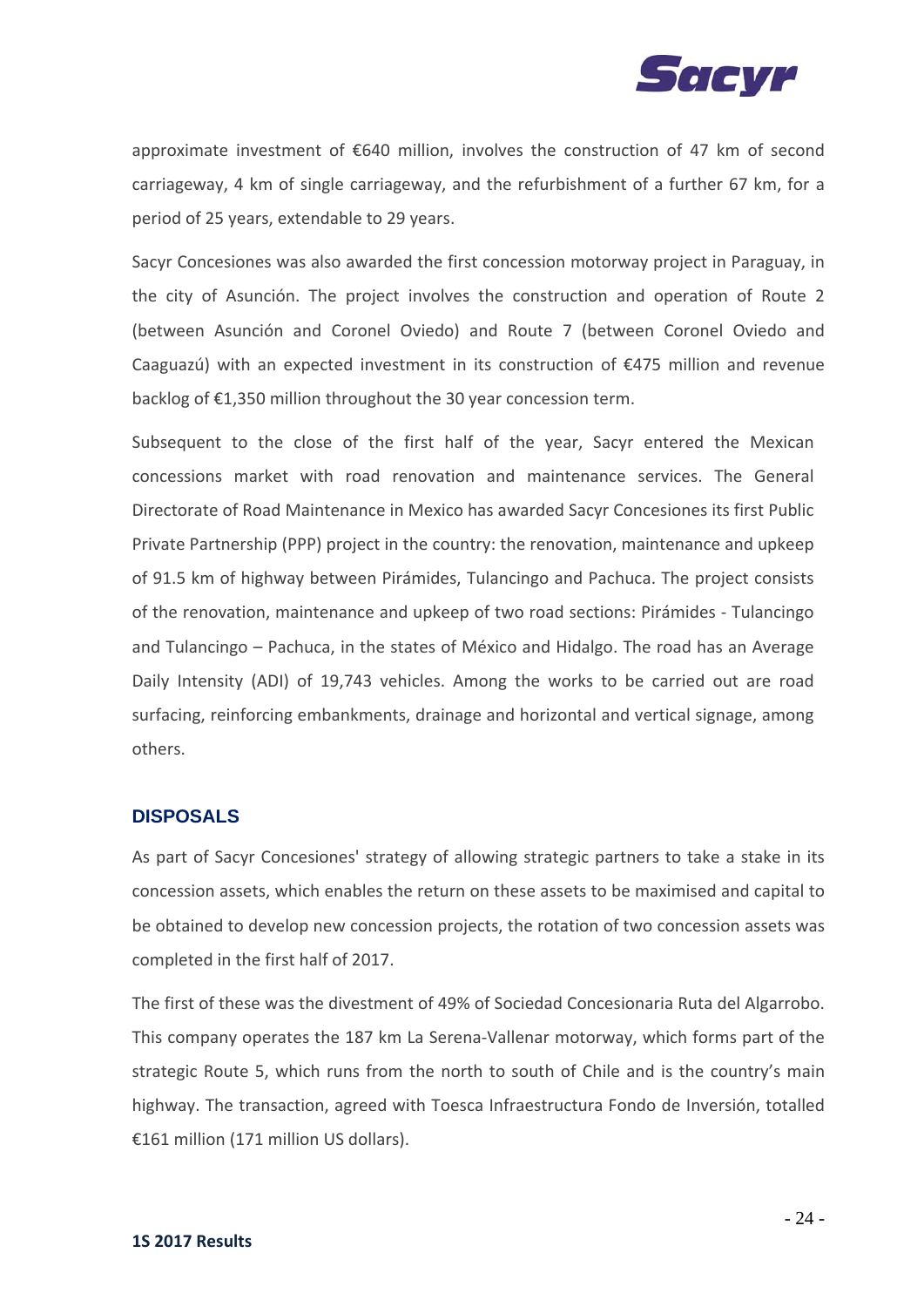

The second was Sacyr Concesiones' sale of its 4% ownership interest in the Tenerife tram line to Cabildo Insular for €7 million. The Tenerife tram line began operating in 2007 with the opening of Line 1. It currently has two lines in service in the metropolitan area of the island, travelling between the cities of Santa Cruz and La Laguna.

Both deals generated an attractive return on equity invested.

# **VALORIZA**

At 30 June 2017, revenue at Valoriza amounted to €463 million, which represents growth of 16.1% and continues the positive trend of this business and each of its areas of activity.

Revenue by business line is as follows:

- There was revenue growth of 24% in Multiservices, as a result of the contribution from major contracts awarded during 2016, such as for dependency services.
- **Environment revenue increased by 21%, thanks to urban waste collection services.**
- Changes in revenue in the Water business line mainly resulted from the transfer of the Water EPC division to Sacyr Industrial in the first quarter of the year.

| <b>VALORIZA (Thousands of Euros)</b> | 1H 2017 | 1H 2016 | % Chg.<br>17/16 |
|--------------------------------------|---------|---------|-----------------|
|                                      |         |         |                 |
| <b>REVENUE</b>                       | 463,185 | 399,099 | 16%             |
| Environment                          | 191,955 | 158,630 |                 |
| <b>Multi-Services</b>                | 215,240 | 173,660 |                 |
| Water                                | 54,268  | 65,702  |                 |
| Central                              | 1,722   | 1,107   |                 |
| <b>EBITDA</b>                        | 38,715  | 31,088  | 25%             |
| Environment                          | 22,700  | 19,688  |                 |
| <b>Multi-Services</b>                | 6,349   | 6,570   |                 |
| Water                                | 9,941   | 4,762   |                 |
| Central                              | (275)   | 68      |                 |
| <b>EBITDA Margin</b>                 | 8.4%    | 7.8%    |                 |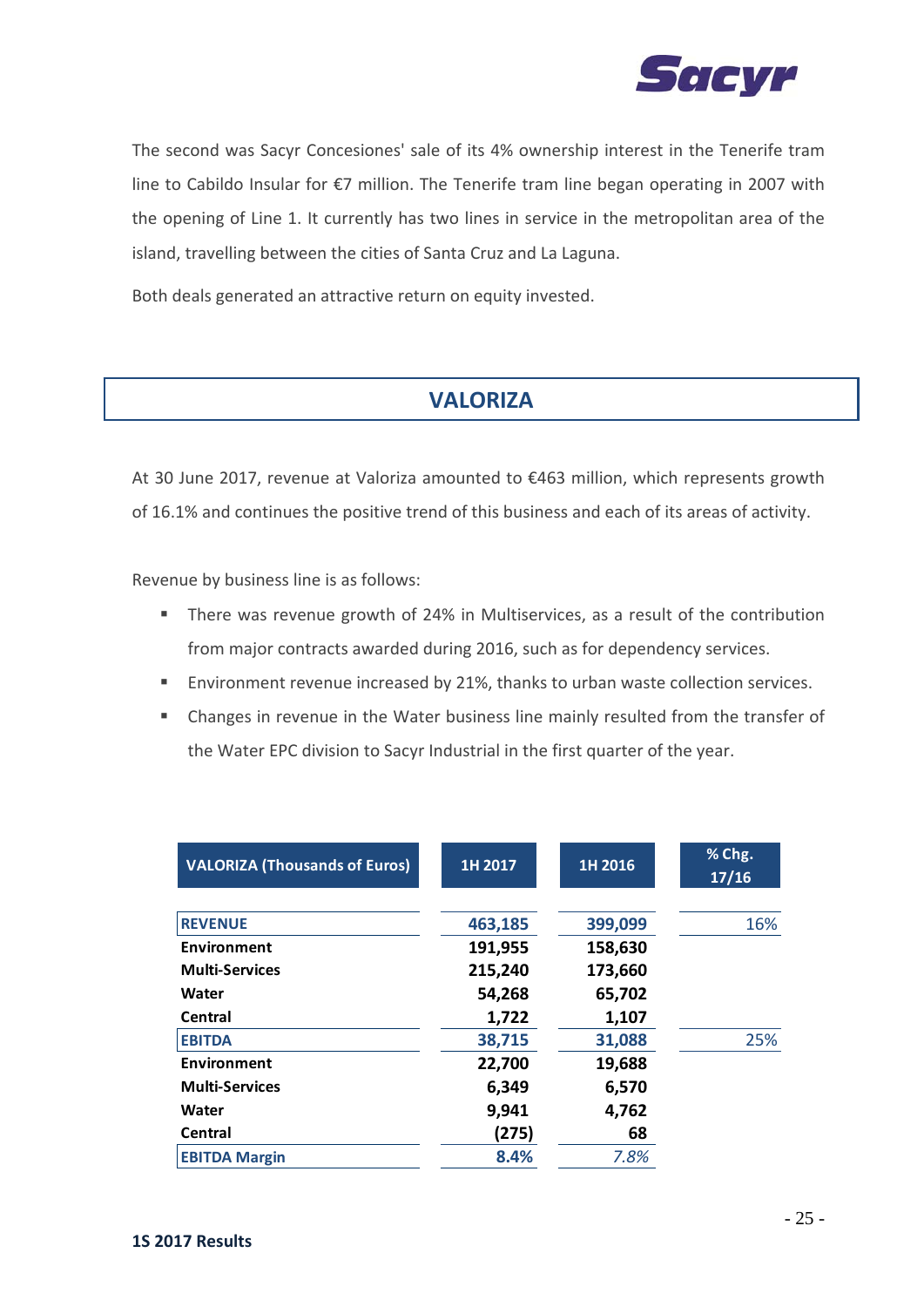

EBITDA for Valoriza totalled €39 million, Growth of 25% on the same period last year was experienced and is positive in all areas. This is due to the great success in winning contracts in 2016 that has increased the backlog and the general increase in the profitability of contracts.

### **CONTRACTING AND BACKLOG**

Valoriza's backlog totalled €6,038 million. This was partly affected by the transfer of the Water EPC division to Sacyr Industrial for €226 million. 29% of this backlog is international. Valoriza continues to see vigorous commercial activity across all business areas both in Spain and abroad.

Some of the most noteworthy contracts won are as follows:

- ‐ Water: Operation and maintenance services for the "la China" wastewater treatment plant (EDAR) in Madrid for an amount of €5 million.
- ‐ Environmental Services:
	- o Valoriza Servicios Medioambientales was awarded a concession contract for the cleaning services of the outer area at Madrid Barajas Airport worth €11 million over a three‐year period.
	- o Nine‐month extension of the contract for the collection and transport of urban solid waste and street cleaning in Toledo, for €6 million.
	- o The 10‐year contract to collect, transport and dispose urban waste for the community of towns of Bajo Tietar (Ávila), worth €5 million.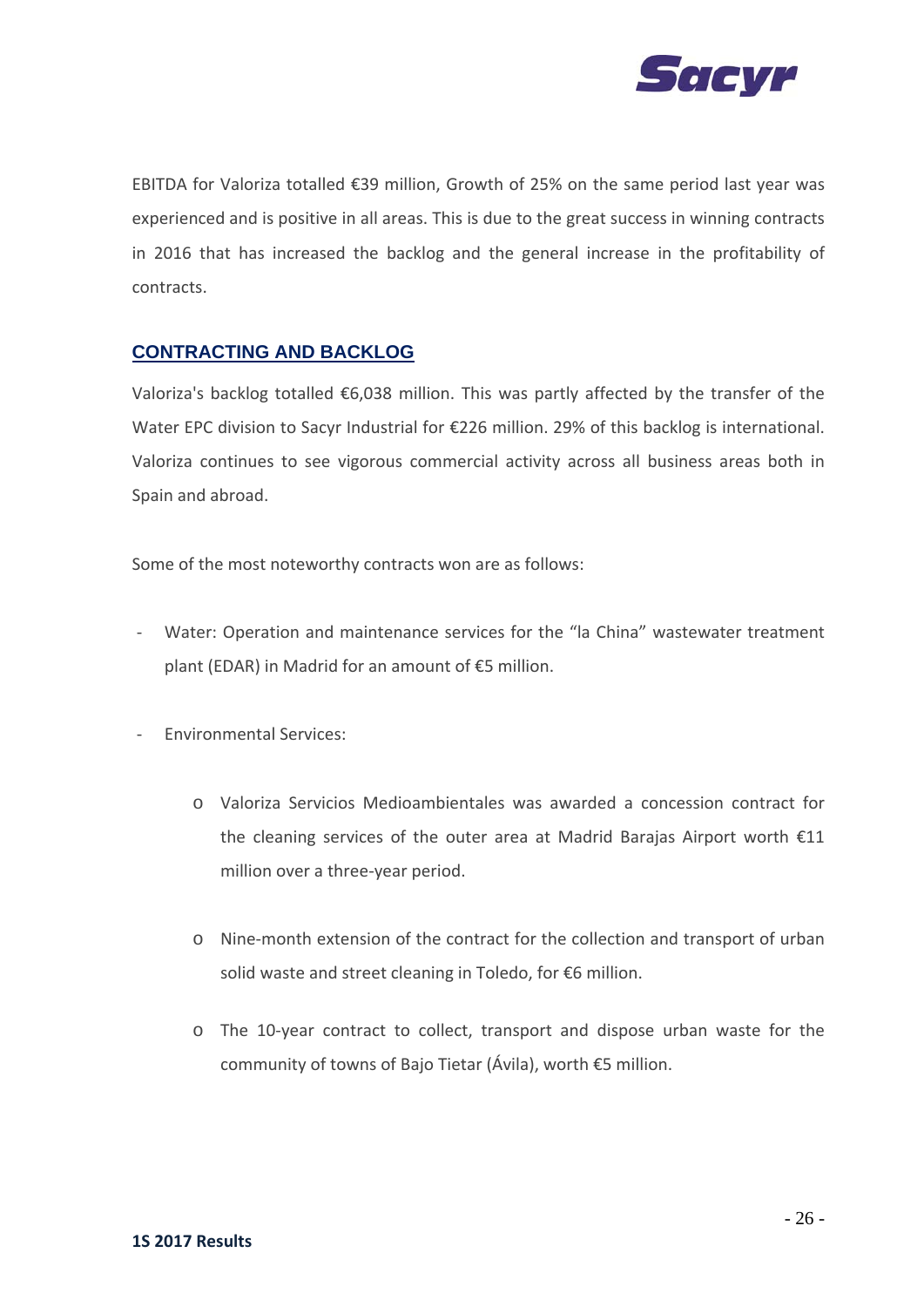

‐ Multiservices:

- o A five‐year contract, worth €31 million, for the development of a new facility management model in Repsol's headquarters in Madrid and regional offices across Spain.
- o 18‐month extension for the cleaning contract for various General State Administration offices in Madrid (Nuevos Ministerios, Arturo Soria, Ventas and Sur districts), for €14 million.
- o Cleaning services contract for the healthcare buildings, lots 1 and 3, at Hospital Royo Villanova and Primary Care Centre of the city of Zaragoza (Aragón Health Service) for €9 million and a four-year concession period.
- o Home‐help services for the Burgos Municipal Council, amounting to €5 million, over a two‐year period.
- o Motorway maintenance and upkeep services for the Autopistas del Atlántico AP‐9 AUDASA, Autoestradas de Galicia AG‐55 and Autoestradas de Galicia AG‐ 57, for a total of €40 million and a concession term of 6 years, extendable by a further 2 years.
- o Concession to provide repair and upkeep services for the "Global Mixto" motorways in the provinces of Santiago, Maipo and Cordillera (Metropolitana region) and the provinces of Iquique and Tamaraugal (Taracopa region), in Chile, for a total amount of €13 million and a term of 4 years.
- o Cafeteria service, dining room and Deliquo events restaurant. This 3‐year contract is worth €16 million and has five‐year extensions.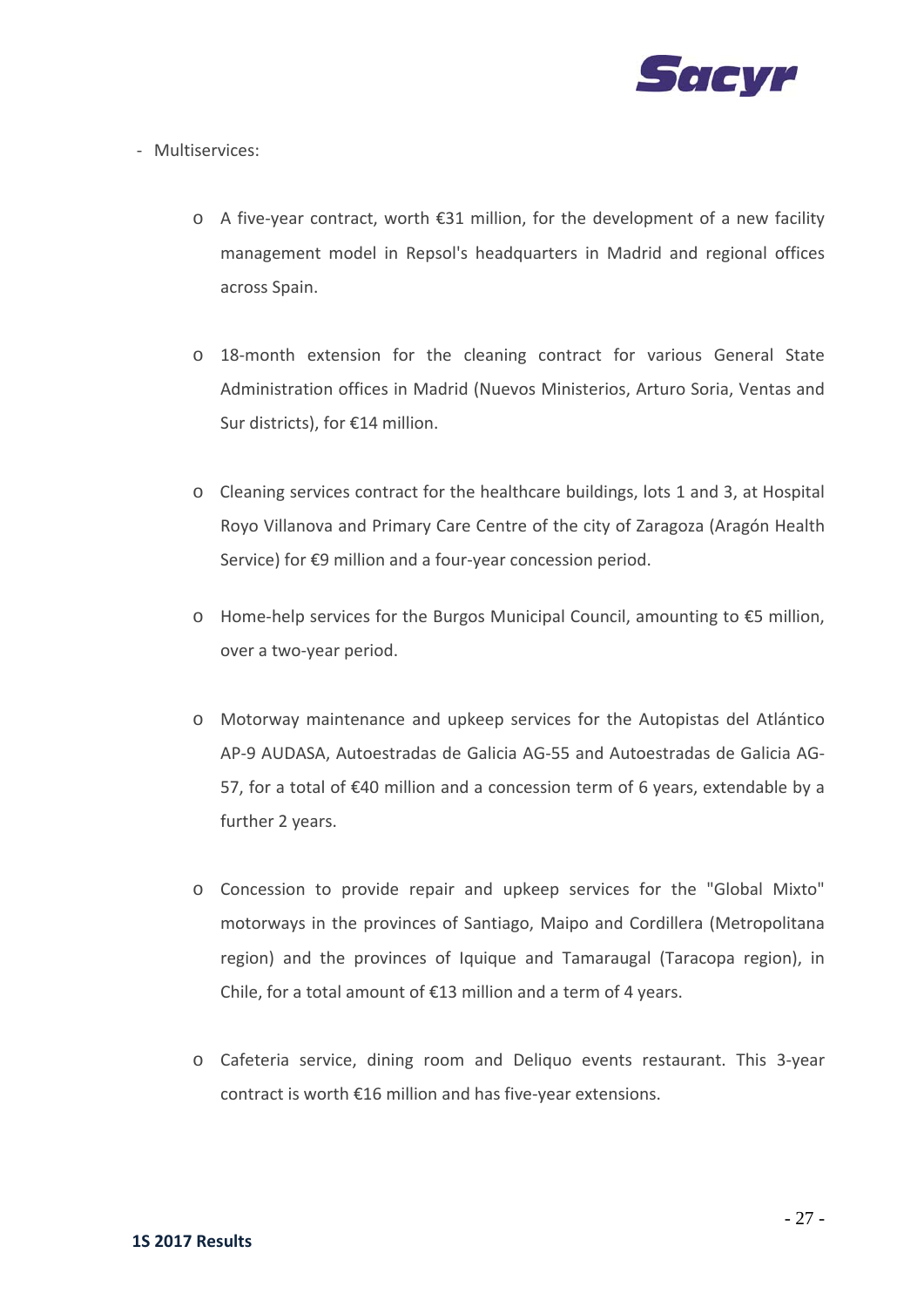

# **INDUSTRIAL**

| (Thousands of Euros)                  | 1H 2017 | 1H 2016 | % Chg.<br>17/16 |
|---------------------------------------|---------|---------|-----------------|
|                                       |         |         |                 |
| <b>Revenue</b>                        | 259,356 | 187,988 | 38%             |
| Oil and gas                           | 104,838 | 111,539 |                 |
| <b>Electricity grid</b>               | 14,263  | 13,877  |                 |
| <b>Enviroment and mining</b>          | 32,371  | 8,918   |                 |
| Water                                 | 43,301  | 0       |                 |
| Generation                            | 63,744  | 51,490  |                 |
| Central                               | 839     | 2,164   |                 |
| <b>EBITDA</b>                         | 17,175  | 13,232  | 30%             |
| <b>EBITDA Margin</b>                  | 6.6%    | 7.0%    |                 |
| <b>BACKLOG*</b>                       | 2,499   | 2,452   | 2%              |
| <b>National</b>                       | 1,924   | 1,987   | -3%             |
| <b>International</b>                  | 576     | 465     | 24%             |
| * Backlog compared with december 2016 |         |         |                 |

On 30 June 2017, Sacyr Industrial's revenue stood at €259 million a year‐on‐year increase of 38% from €188 million in the same period last year.

- In the first six months of the year, the Water EPC contracts were included in this division (previously included in Valoriza) and have contributed €43 million in the period. Valoriza will be responsible for the management of the concession business of the project and the Industrial division will carry out the construction.
- In the area of EPC contracts, Oil&Gas achieved a total of €105 million. The major projects of the diesel refinery in Pampilla (Peru) and the regasification terminal in Cartagena (Colombia) have been completed and new projects have been started,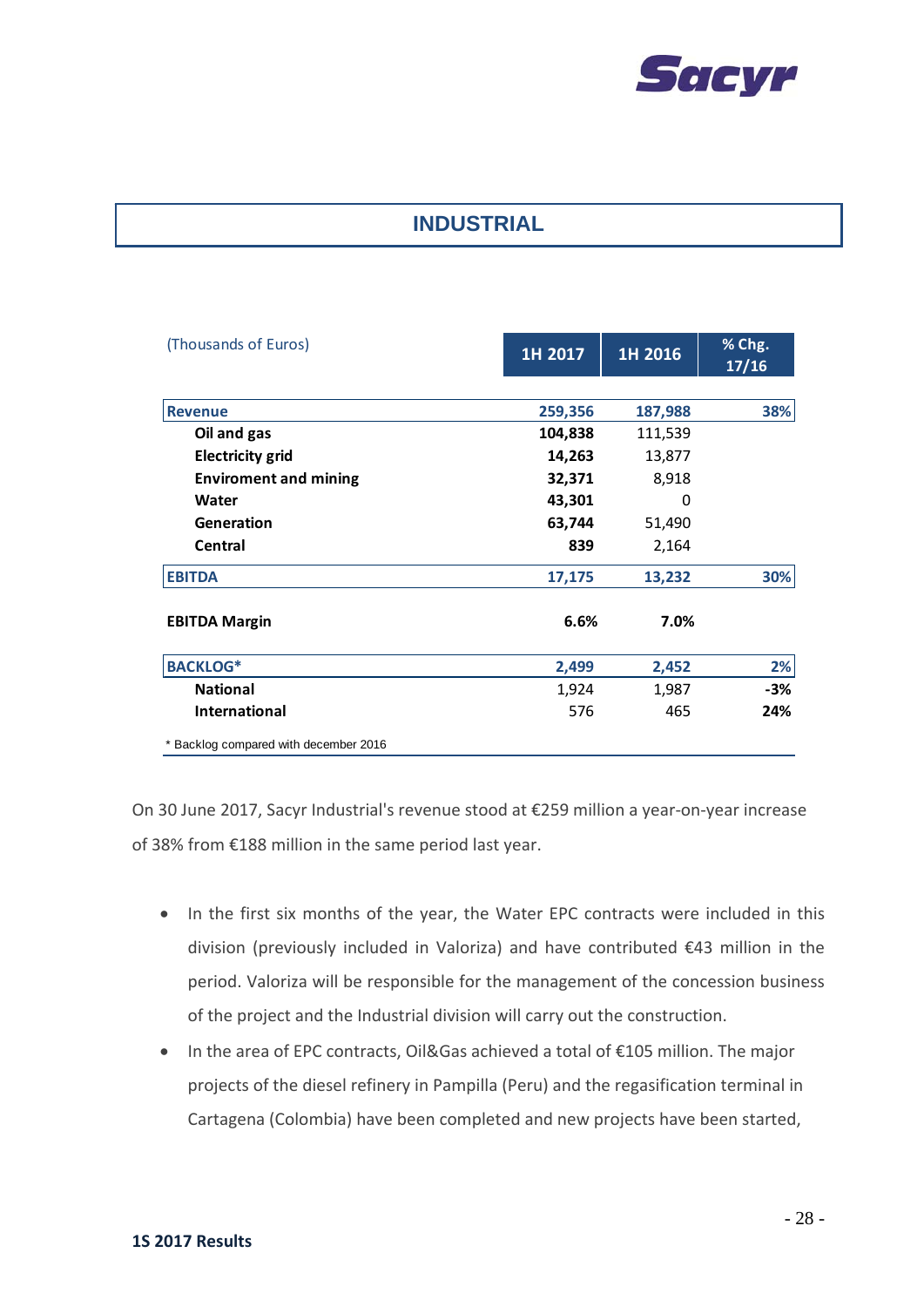

such as Nuevo Mundo (Peru) and the La Pampilla refinery (Peru). The activities of Sacyr Nervión have also increased.

- The Electricity Infrastructure activity posted revenue of €14 million; growth of 3%, thanks to the new contracts obtained in Chile and Panama, which are still in their initial phase.
- The activities of Environment and Mining contributed €32 million in revenue, versus the €9 million in the same period of last year. This significant growth was due to the contributions of the Chimborazo (Ecuador) projects and the Oruro and Potosí (Bolivia) cement plants.
- Power Plants contributed €64 million in revenue, versus the €51 million in the same period of last year. This growth can be explained by the increase in the electricity pool price caused by weather conditions and the closure of French nuclear power stations. The average electricity pool price in the first six months of 2017 was €51.24/MWh, well above that of the same period of 2016 (€30.10/MWh).

This higher revenue (+38%) was coupled with a 30% increase in EBITDA, which reached  $E17$ million in the first six months of this year.

### **CONTRACTING AND BACKLOG**

The backlog of the industrial business line totalled €2,499 million. The following contracts were particularly noteworthy:

- Turnkey construction of a new cement plant in Potosí (Bolivia) worth €221 million, with the scheduled completion of the project in 36 months.
- Contracts to extend the electricity lines and substations at "Cóndores‐Parinacota", "Melipulli‐Puerto Montt" and "Candelaria" (all in Chile), for a total amount of €60 million and with a 36‐month execution period.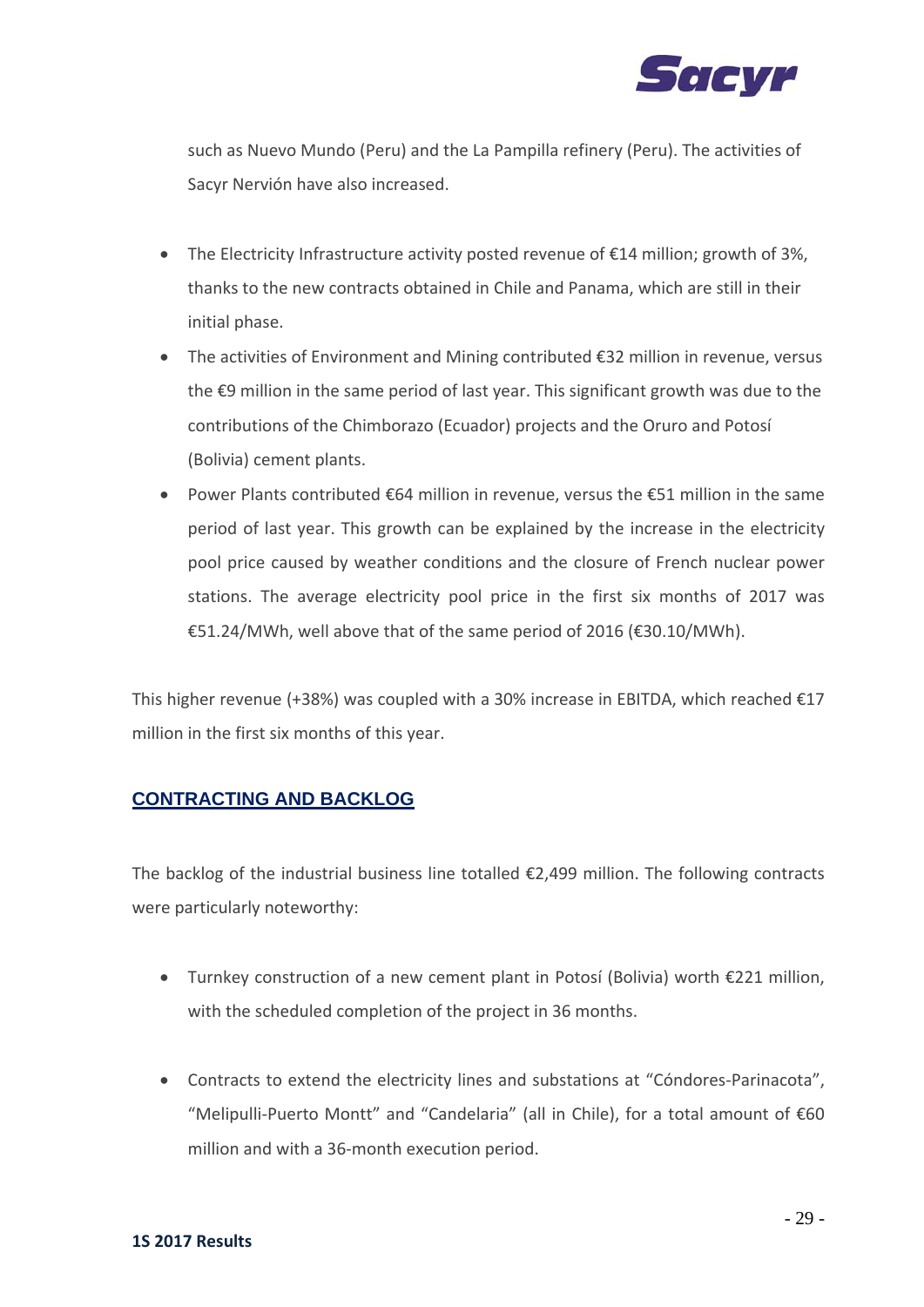

# **VI. STOCK MARKET PERFORMANCE**

| <b>SACYR</b>                                           | <b>JUNE</b> |           | % Chg     |
|--------------------------------------------------------|-------------|-----------|-----------|
|                                                        | 2017        | 2016      | 17/16     |
| Market Price at closing (euros per share)              | 2.32        | 1.46      | 59.08%    |
| High share price                                       | 2.80        | 1.95      | 43.41%    |
| Low share price                                        | 2.18        | 1.17      | 85.69%    |
| Market Capitalization at closing (Thousands of euros)* | 1,200,957   | 754,932   | 59.08%    |
| Average Trading Volume (Thousands of euros)            | 1,234,168   | 1,465,568 | $-15.79%$ |
| Average Daily Trading Volume (Number of shares)        | 3,952,983   | 7,097,037 | $-44.30%$ |
| Liquidity (%)                                          | 100         | 100       |           |
| Number of shares (Thousands)                           | 517,431     | 517,431   | 0.00%     |
| <b>Share Nominal Value</b>                             | 1 EURO      | 1 EURO    |           |

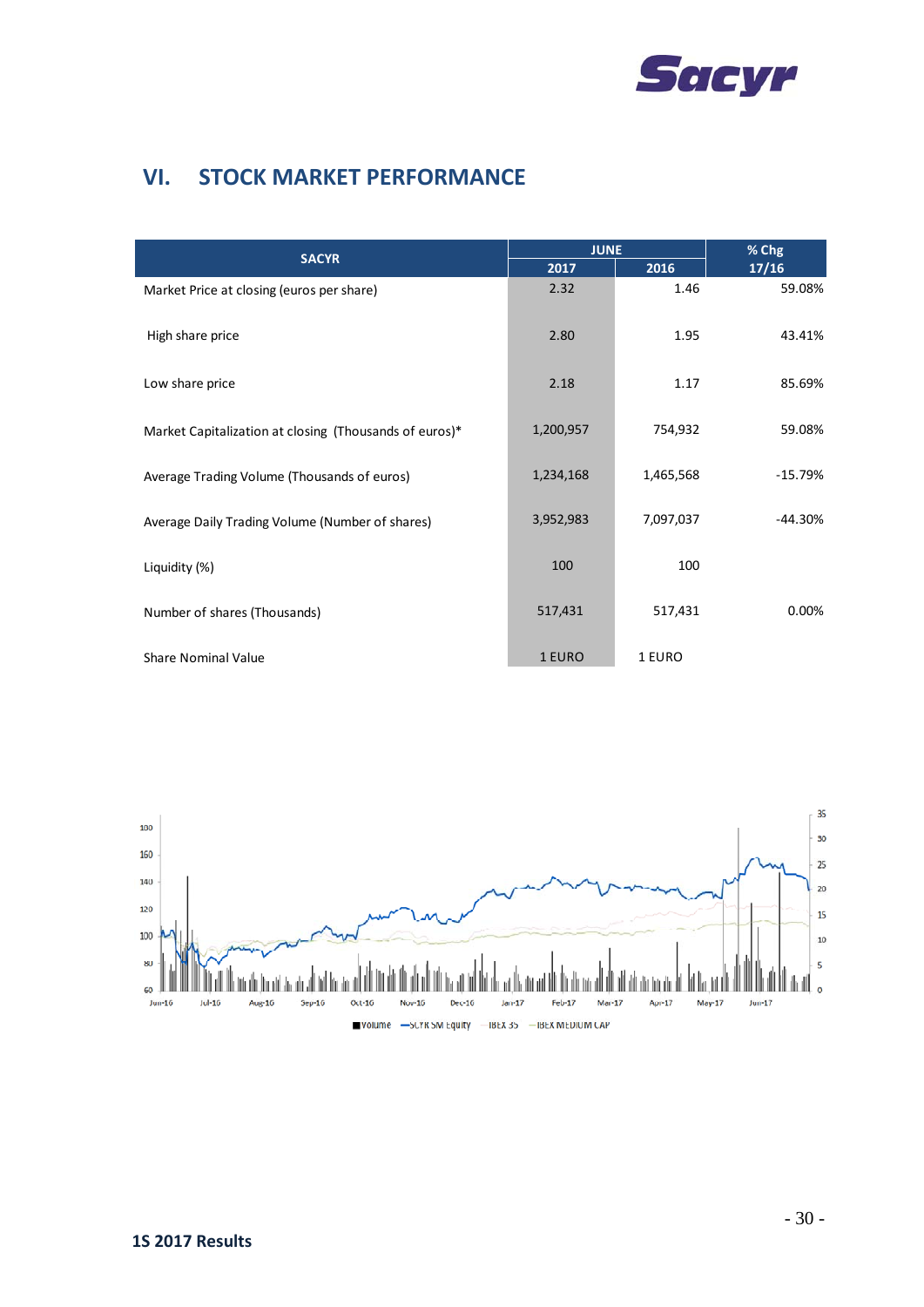

### **VII. APPENDIX: ALTERNATIVE PERFORMANCE MEASURES**

The Sacyr Group presents its earnings in accordance with International Financial Reporting Standards (IFRS). The Group also provide with certain additional financial measurements, known as Alternative Performance Measures (APMs) used by management in decision‐making and evaluation of the Group's financial performance, cash flows and financial position. In order to comply with the Guidelines on Alternative Performance Measures (2015/1415en) published by the

European Securities and Markets Authority (ESMA), the disclosures required for each APM are set out below, including its definition, reconciliation, explanation of its use, comparatives and consistency. Sacyr Group considers that this additional information will improve the comparability, reliability and comprehensibility of its financial information.

#### **ALTERNATIVE PERFORMANCE MEASURES**:

**Earnings before interest, taxes, depreciation and amortisation (EBITDA):** this indicator shows operating profit or loss prior to depreciation and amortisation and any change in provisions, excluding extraordinary/non-recurring profits and losses.

**EBIT:** Calculated as the difference between Operating income (Revenue, Own work capitalised, Other operating income, Government grants released to the income statement) and Operating expenses (Staff costs, Depreciation and amortisation expense, Changes in provisions and Other).

**GROSS DEBT:** Comprises Non‐current financial debt and Current financial debt as shown on the liabilities side of the consolidated statement of financial position, which includes bank borrowings and issues in capital markets (bonds).

**NET DEBT:** Calculated as Gross debt less Other current financial assets and Cash and cash equivalents, from the asset side of the consolidated statement of financial position.

**PROJECT FINANCE DEBT (GROSS OR NET):** The financial debt (gross or net) from project companies. In this type of debt, the guarantee received by the lender is limited to the project cash flow and its asset value, with limited recourse to shareholders.

**CORPORATE DEBT (GROSS OR NET)**: Debt held by the Group's Parent, comprising bank borrowings and issues in capital markets.